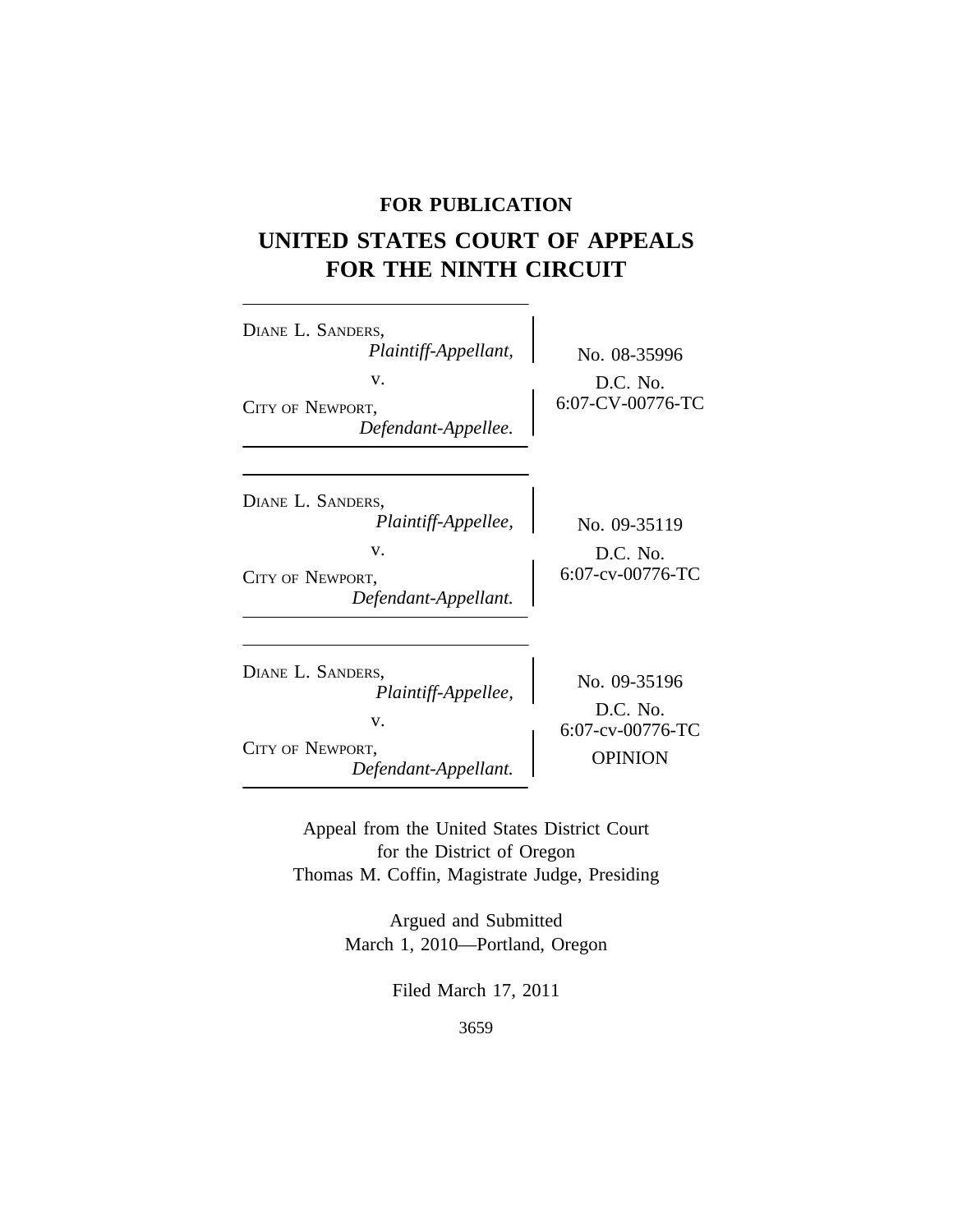Before: Richard A. Paez, Richard C. Tallman and Milan D. Smith, Jr., Circuit Judges.

Opinion by Judge Paez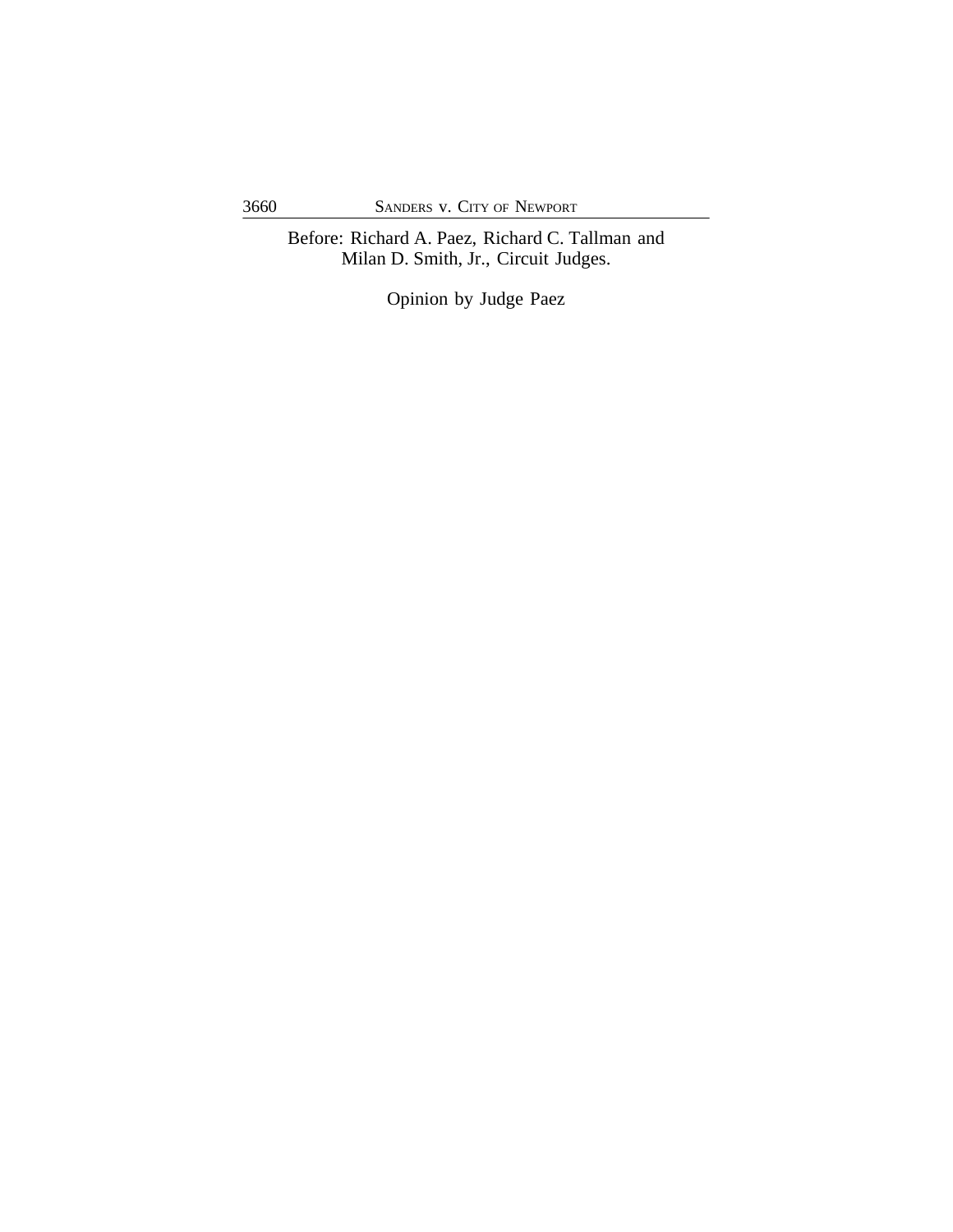# **COUNSEL**

Thomas Doyle, Bennett Hartman Morris & Kaplan, LLP, Portland, Oregon, for the plaintiff-appellant.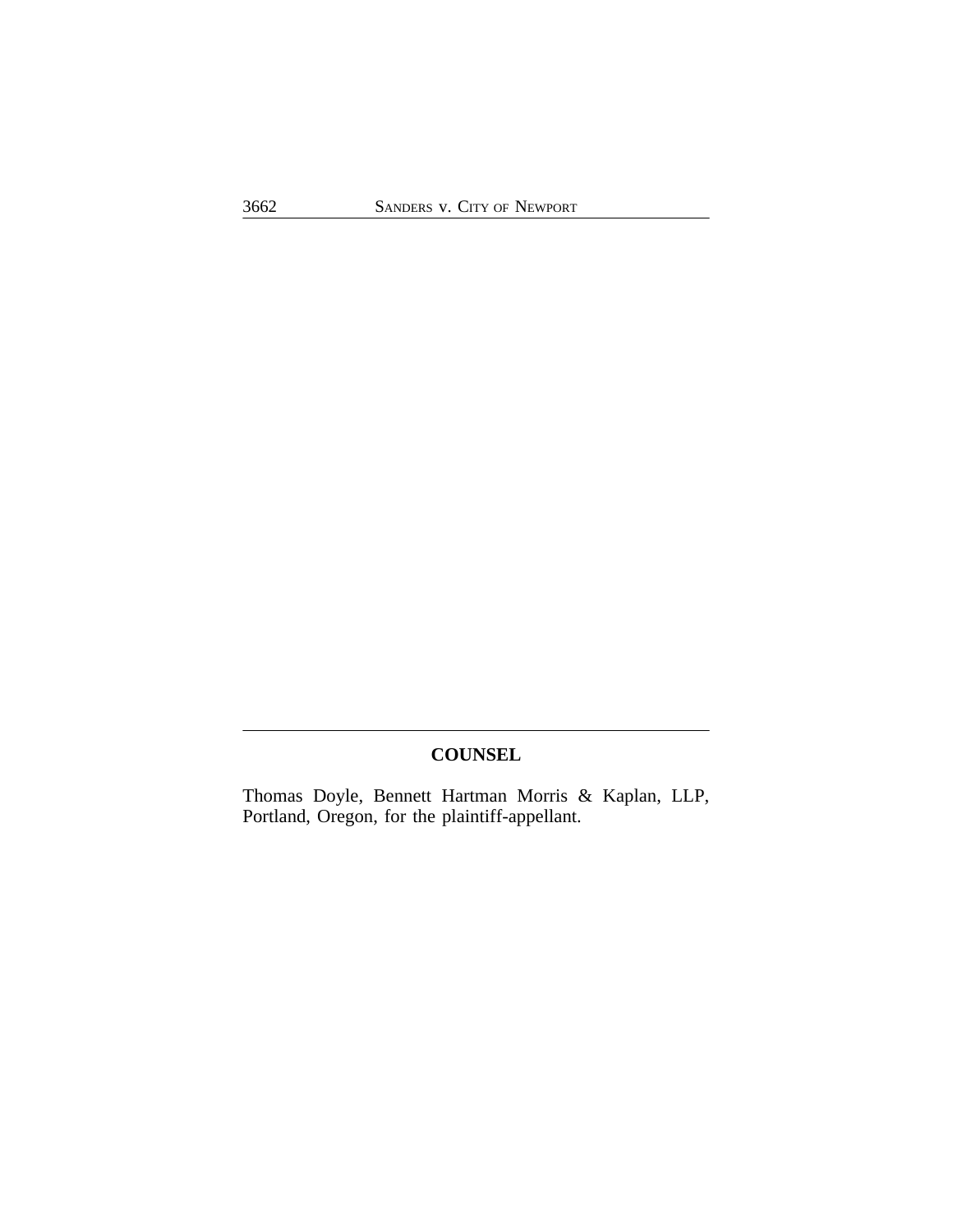Karen O'Kasey, Sean Bannon, Matthew Kalmanson, Marjorie Speirs, Hoffman, Hart & Wagner, LLP, Portland, Oregon, for the defendant-appellee.

#### **OPINION**

PAEZ, Circuit Judge:

Diane Sanders, a former employee of the City of Newport ("the City"), sued the City when it refused to reinstate her after she took an approved medical leave. In her complaint, Sanders alleged that the City violated the Family and Medical Leave Act of 1993 ("FMLA"), the Oregon Family Leave Act ("OFLA"), and other state and federal laws when it failed to reinstate her after she took FMLA/OFLA leave, and ultimately fired her.**<sup>1</sup>** At trial, the City argued that it could not provide a safe workplace for Sanders because she suffered from multiple chemical sensitivity. In a bifurcated trial, a jury decided Sanders's FMLA and other damages claims, while the court decided Sanders's claims for equitable relief under OFLA. The jury returned its verdict in favor of the City, finding that the City did not violate Sanders's FMLA rights. On the basis of the same evidence presented to the jury, the court concluded that the City violated Sanders's OFLA rights and awarded monetary relief. Both Sanders and the City timely appealed. In her appeal, Sanders argues that the court improperly instructed the jury on the elements of her FMLA interference claim. Sanders further argues that the instructional error was not harmless and therefore she is entitled to a new trial. In its appeal, the City argues that the court was bound by the jury's implicit factual findings that it made in rendering a verdict for the City on Sanders's FMLA claim. The City thus

**<sup>1</sup>**Sanders was granted medical leave under both the FMLA and the OFLA, but for clarity, we refer to it throughout the opinion as FMLA leave.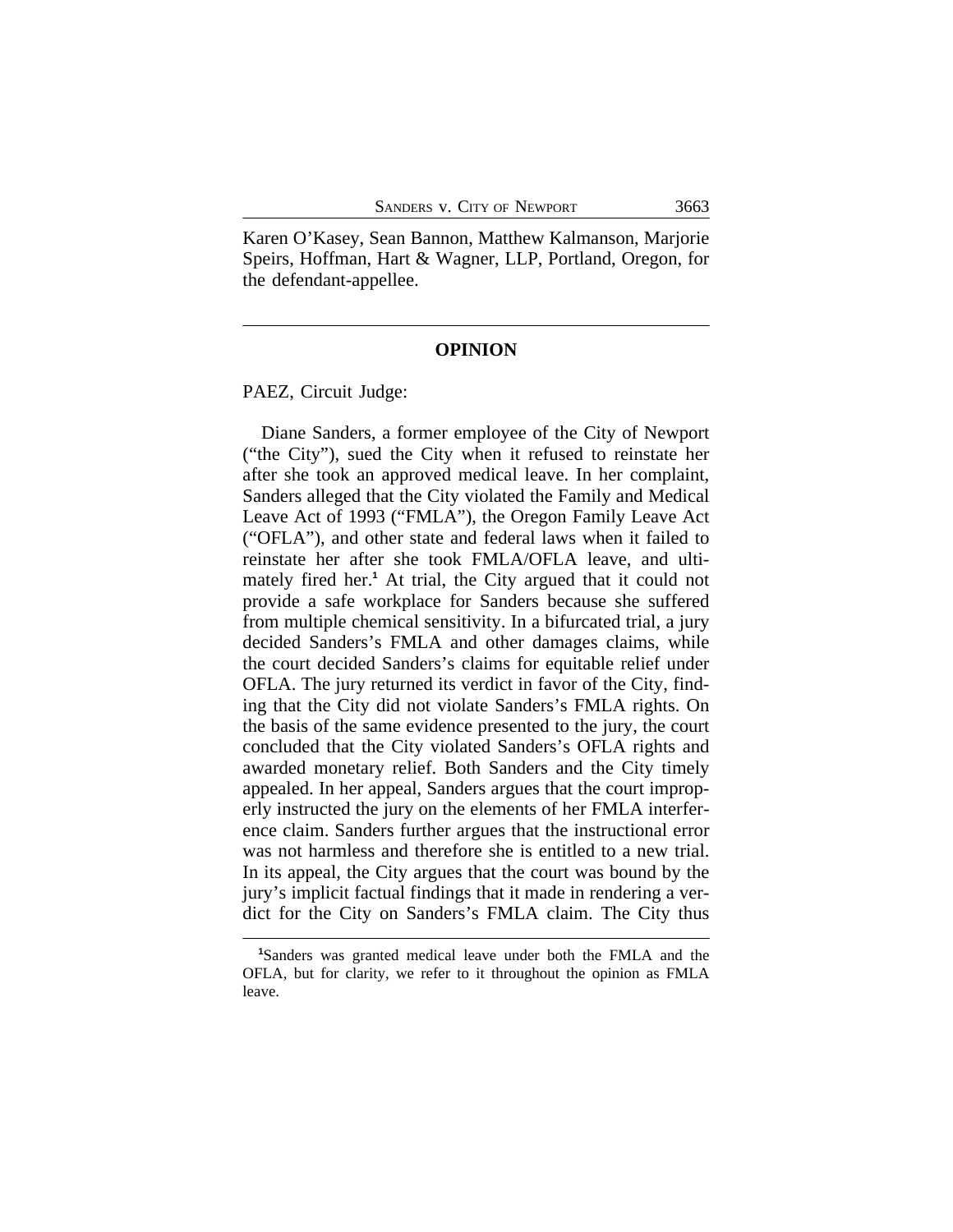argues that it is entitled to judgment on Sanders's OFLA claim.

For the reasons explained below, we agree with Sanders that the trial court improperly instructed the jury on the elements of her FMLA interference claim and that the error was not harmless. We therefore reverse the judgment as to this claim and remand for a new trial. Because the jury was improperly instructed, we vacate the judgment on Sanders's OFLA claim and remand it for further consideration after the retrial of her FMLA claim.

#### **I. Factual and Procedural Background**

The City employed Diane Sanders as a utility billing clerk for approximately ten years. Sanders compiled water and utility bills, issued monthly bills, and provided customer service. After the City moved Sanders's office to a new location and started to use lower-grade billing paper, Sanders began suffering health problems. Sanders consulted with a specialist, Dr. Morgan, who diagnosed her as suffering from multiple chemical sensitivity. In Dr. Morgan's opinion, the condition was triggered by handling low-grade paper at work and poor air quality in Sanders's work area. The City, in response to Sanders's complaints, retained an expert to test the air quality in Sanders's work area. The expert determined that the air quality met governing health and safety standards. The Oregon Occupational Safety and Health Division of the Department of Consumer and Business Services rendered a similar report after testing air samples in the copy room.

On the basis of Dr. Morgan's advice, Sanders requested and received one month of FMLA leave, starting on January 19, 2006, to see if her health would improve if she were not exposed to the chemicals in her office. Sanders's leave was later extended because she had an unrelated medical condition. After the City sent a letter to Sanders, stating that she needed "to present a fitness-for-duty certificate from [her]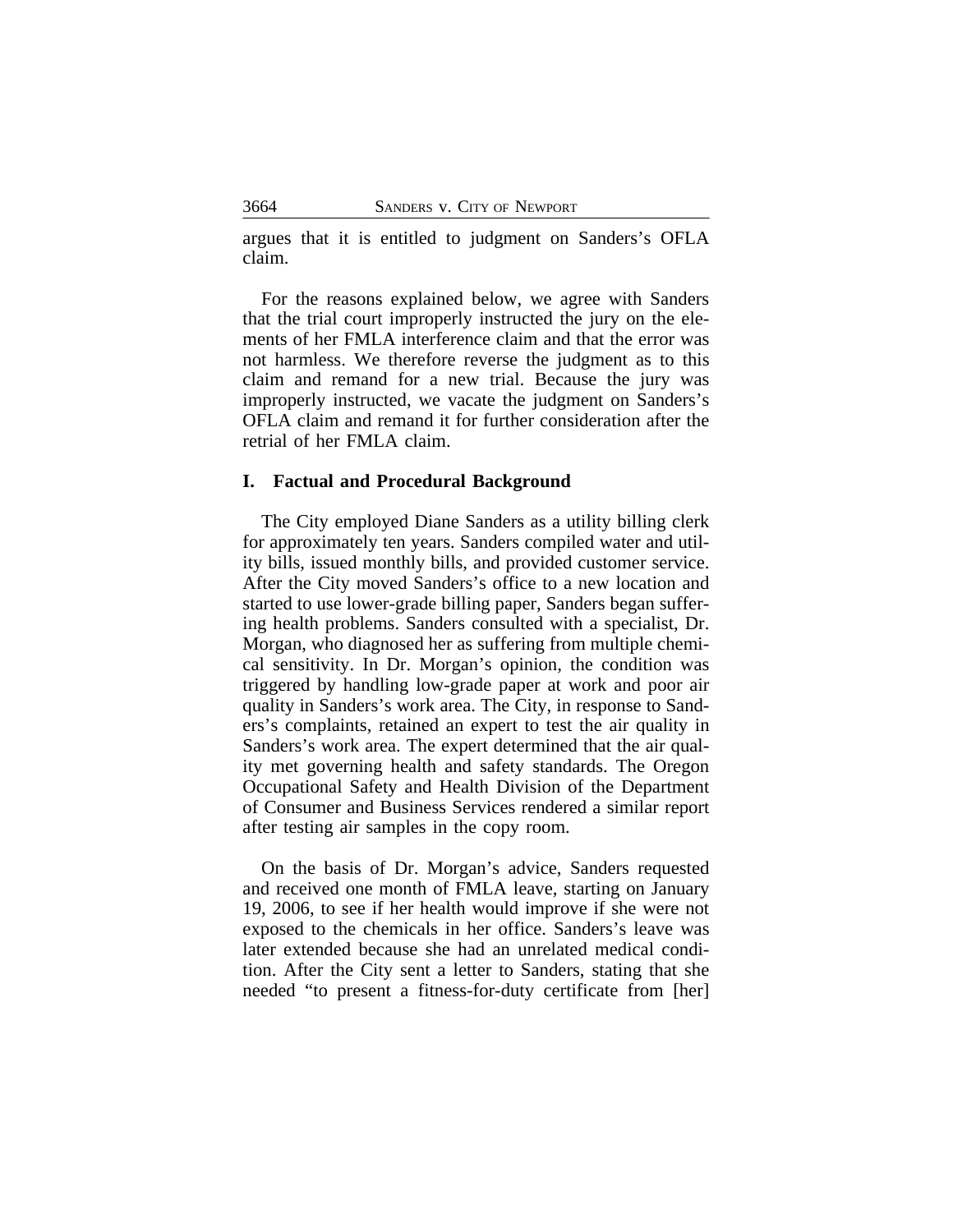| SANDERS V. CITY OF NEWPORT | 3665 |
|----------------------------|------|
|                            |      |

physician prior to being restored to employment," Dr. Morgan faxed a letter to the City stating that Sanders had recovered from her other medical condition and that he believed she could return to work, so long as she avoided use of the problem-causing low-grade paper. The City had stopped using the low-grade paper while Sanders was on FMLA leave. Sanders also submitted a fitness-for-work certificate from the surgeon who treated her unrelated medical condition. On May 5, 2006, the City informed Sanders that she would not be permitted to return to work because the City could not guarantee that her workplace would be safe for her due to her chemical sensitivity. The City and Sanders continued to correspond throughout May and June, during which time Sanders consistently requested reinstatement and assured the City that she was ready to return to work.

On January 8, 2007, the City sent Sanders a letter advising her that her employment would be terminated that same day "due to the restrictions placed on [her] by [her] physician, Dr. Morgan, which the City is unable to accommodate." Sanders filed an administrative appeal of the decision to terminate her employment. In response to her appeal, the City informed her: "The decision to terminate your employment was made for the reason that the City could not provide a safe workplace for you, given your sensitivity to chemicals and the lack of knowledge as to the chemicals or concentrations that may cause a reaction."

Sanders filed her district court complaint in July 2007, alleging violations of the Americans with Disabilities Act ("ADA"), FMLA, OFLA, and other federal and state laws. Following discovery, the City moved for summary judgment on all claims. The district court granted the City's motion on Sanders's workers' compensation claim, but denied summary judgment on all other claims. At trial, the court impaneled a jury to hear Sanders's FMLA and other damages claims. Because the remedial relief that Sanders sought under OFLA and a state law retaliation claim was equitable in nature, these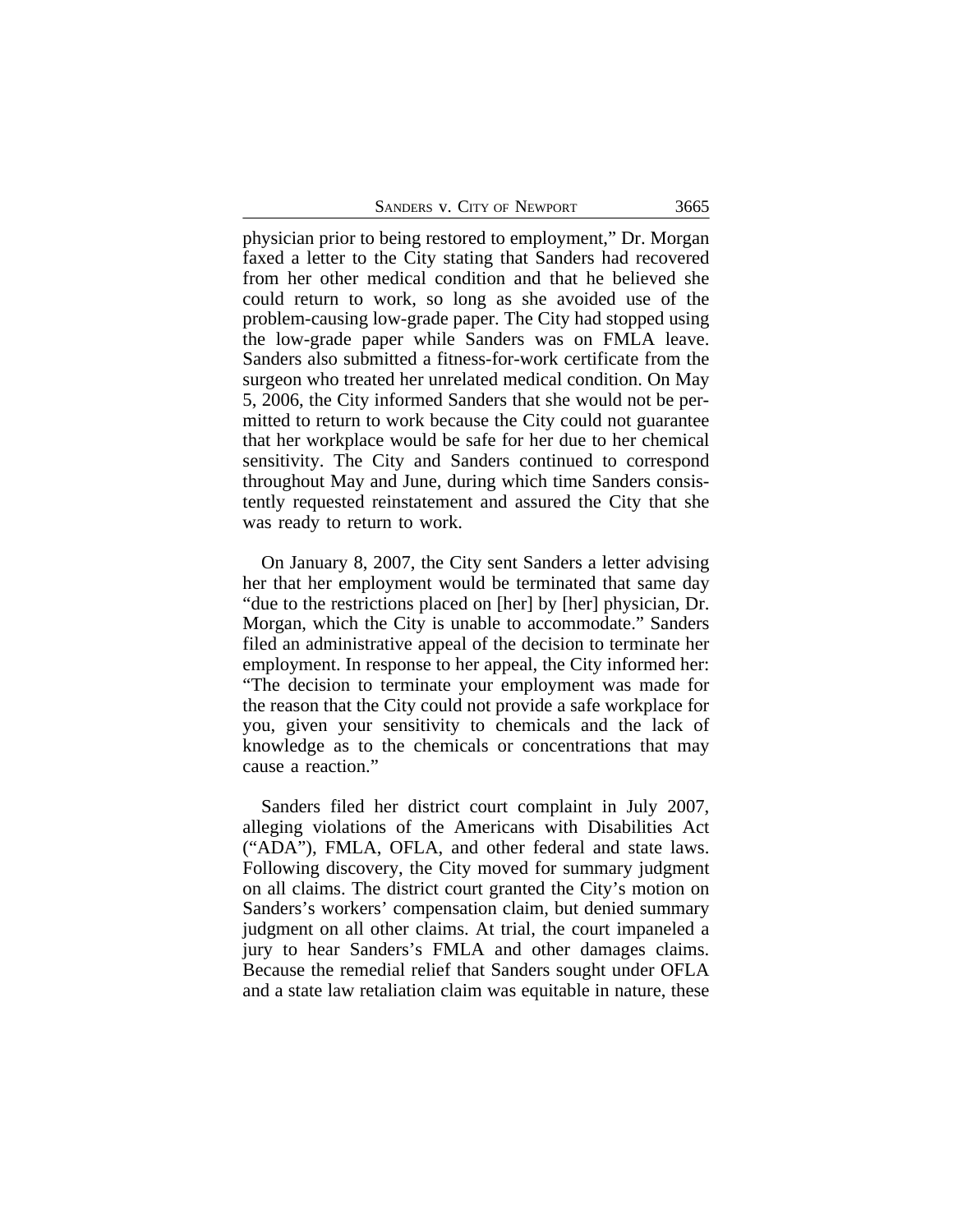claims were severed and deferred by the court until the conclusion of the jury trial.

Although the parties discussed the nature of Sanders's FMLA claim with the court at a pretrial conference, it was not entirely clear at the outset of the trial whether Sanders was pursuing a retaliation or interference claim. As the trial progressed, the court, with clarification from counsel, determined that Sanders was pursuing an interference claim. With this clarification, the judge stated that he would modify the proposed jury instructions and verdict form to instruct the jury to consider whether "plaintiff prove[d] by a preponderance of the evidence that defendant failed to reinstate her . . . . [a]fter she took family medical leave[.]"

The next day, after discussion with counsel, the court determined that the FMLA instruction needed further revision. The City argued that the court's proposed instruction did not require Sanders to prove that the City's decision to terminate her was unlawful. In the City's view, an employer should only be liable if it acted wrongfully in terminating its employee, and the employee should bear the burden of proving as much. In response, the court proposed to modify the instruction and verdict form to instruct the jury to consider whether "plaintiff prove[d] by a preponderance of the evidence that the defendant, *without reasonable cause*, failed to reinstate her after she took leave[.]" (Emphasis added). Sanders objected, arguing that the proposed revision was a misstatement of the law. The following colloquy between the court and counsel ensued:

**The Court**: I suppose it boils down to the issue of whether [the City's] perception of [Sanders] as being unable to return to the workplace without getting sick, whether that's reasonable cause or not.

**[Sanders]**: I think that . . . where the employer says we can't . . . we're not bringing you back because of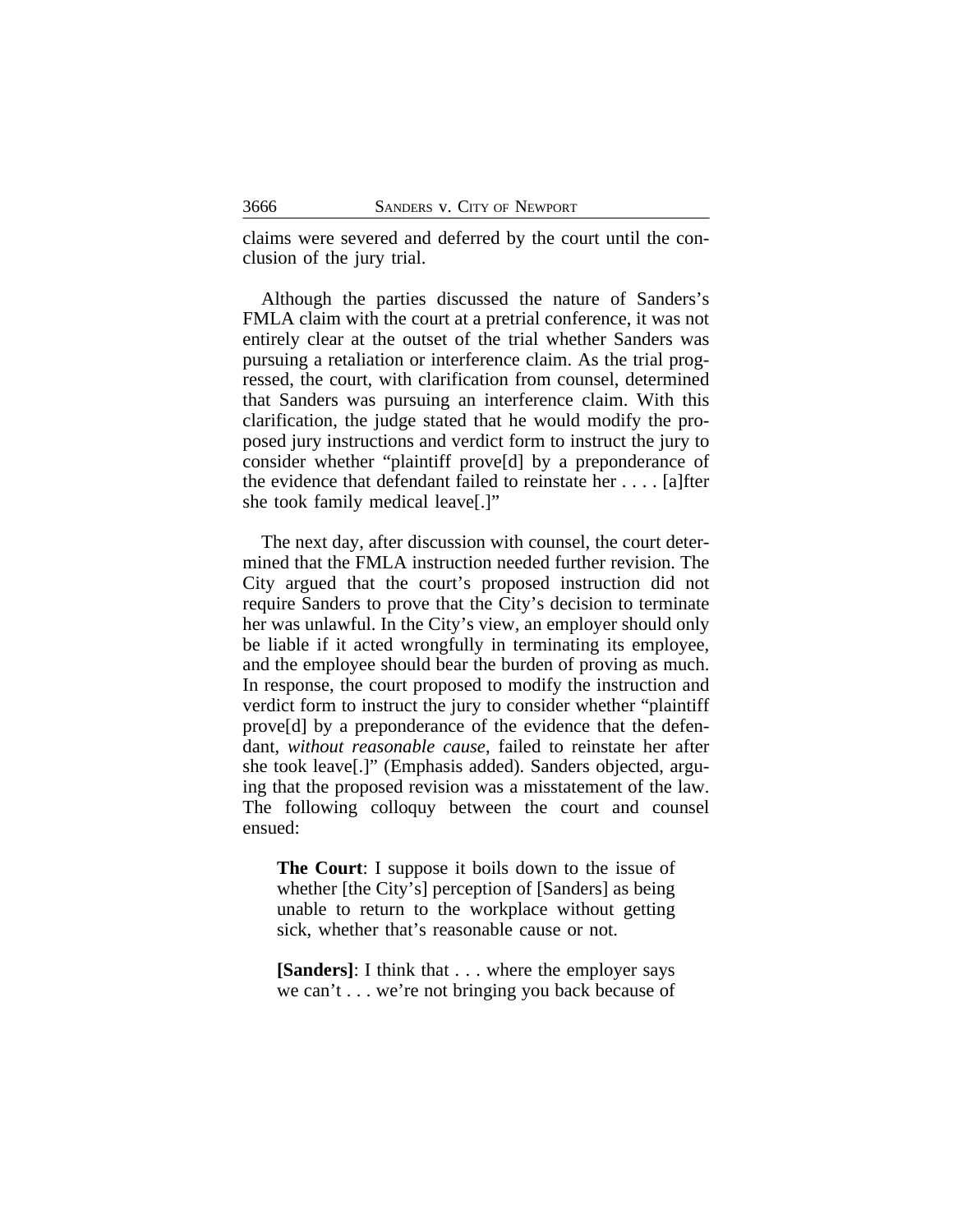this doctor's note that restricts you in some way that we can't do, that's an affirmative defense that they can raise, certainly. They haven't at this point. They have to show that they're excused from the obligations created by the statute. And that excuse —

**The Court**: What do you mean they haven't raised that as a defense? I thought they had.

**[Sanders]**: I have not seen that in the pleadings. . . .

**The Court**: Well, haven't they, in their testimony, stated that the reason they didn't reinstate her and the reason they terminated her was because they thought that she would get sick if she returned to that work environment?

**[Sanders]**: That has been the testimony, because it's been overlapping with a number of other different issues, absolutely, there is no question about that. But, once again, in terms of the instructions, I don't think that — and in terms of what's properly before the jury . . . that hasn't been properly brought as an affirmative defense in this case.

**[The City]**: First of all, Your Honor, there are no affirmative defenses — as a matter of statute to date, there are no affirmative defenses required of the employer to plead in a Family Medical Leave Act claim, like there are in the Americans with Disabilities Act claim. . . . [T]here are only two cases in the Ninth Circuit interpreting FMLA, *Bachelder* and *Amway*. Neither of them say[s] that there is some affirmative defense that the employer can raise. Both of them say that there has to be some, you know, discriminatory or bad motive on the part of the employer. They both confuse retaliation with inter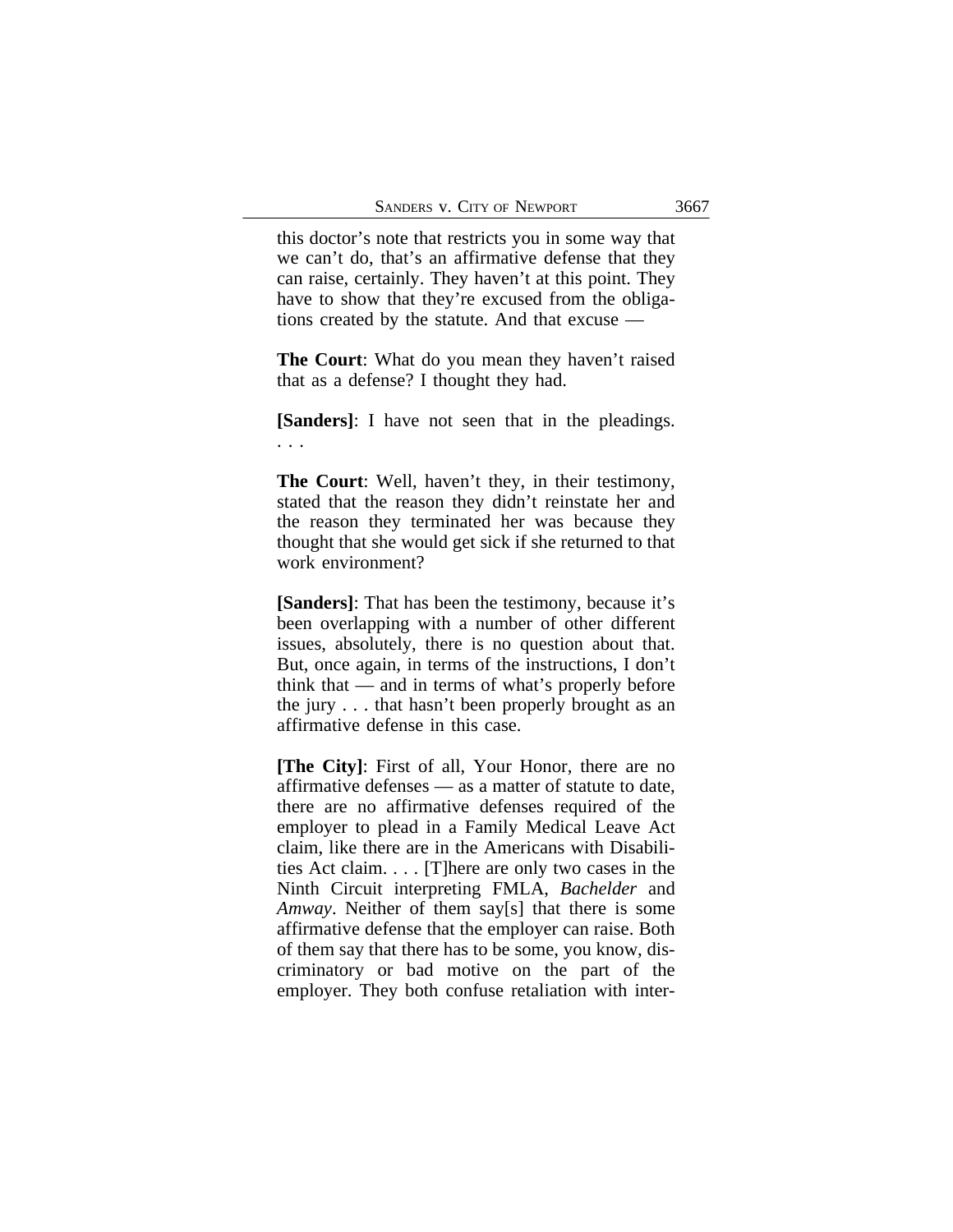ference. And in the *Amway* case, the Ninth Circuit acknowledges that this confusion occurred. And so — and as far as the facts of this case, yes, there has been testimony [that Sanders] took leave. She was qualified to take leave. The reason I didn't bring her back is because I couldn't guarantee a safe workplace. And I think the reasonable cause language that the court is proposing is adequate and appropriate.

**The Court**: Okay. I think that's what I'll do. That the defendant, without reasonable cause, failed to reinstate her after she took leave.**<sup>2</sup>**

All but two state claims (including the OFLA claim) were submitted to the jury, which returned a verdict for the City on all claims. Sanders timely appeals the judgment entered on the jury's verdict, arguing that the district court's jury instructions misstated the law.

On the basis of the jury's implicit factual findings, the court found for the City on Sanders's state law retaliation claim, but found that Sanders proved by a preponderance of the evidence that the City refused, without reasonable cause, to reinstate Sanders after she took family medical leave pursuant to OFLA. As to that claim, the court awarded Sanders \$64,040 in back pay, front pay, and other related losses, and

The related question on the jury verdict form asked:

**<sup>2</sup>**The court's final jury instruction read:

Plaintiff also claims that she was not reinstated to her job after she took family medical leave. In order to prove that claim, plaintiff must prove both of the following: (1) that she requested family medical leave; and (2) that she was denied reinstatement or discharged from employment without reasonable cause after she took family medical leave.

<sup>3.</sup> Did plaintiff prove by a preponderance of the evidence that the defendant, without reasonable cause, failed to reinstate her after she took family medical leave?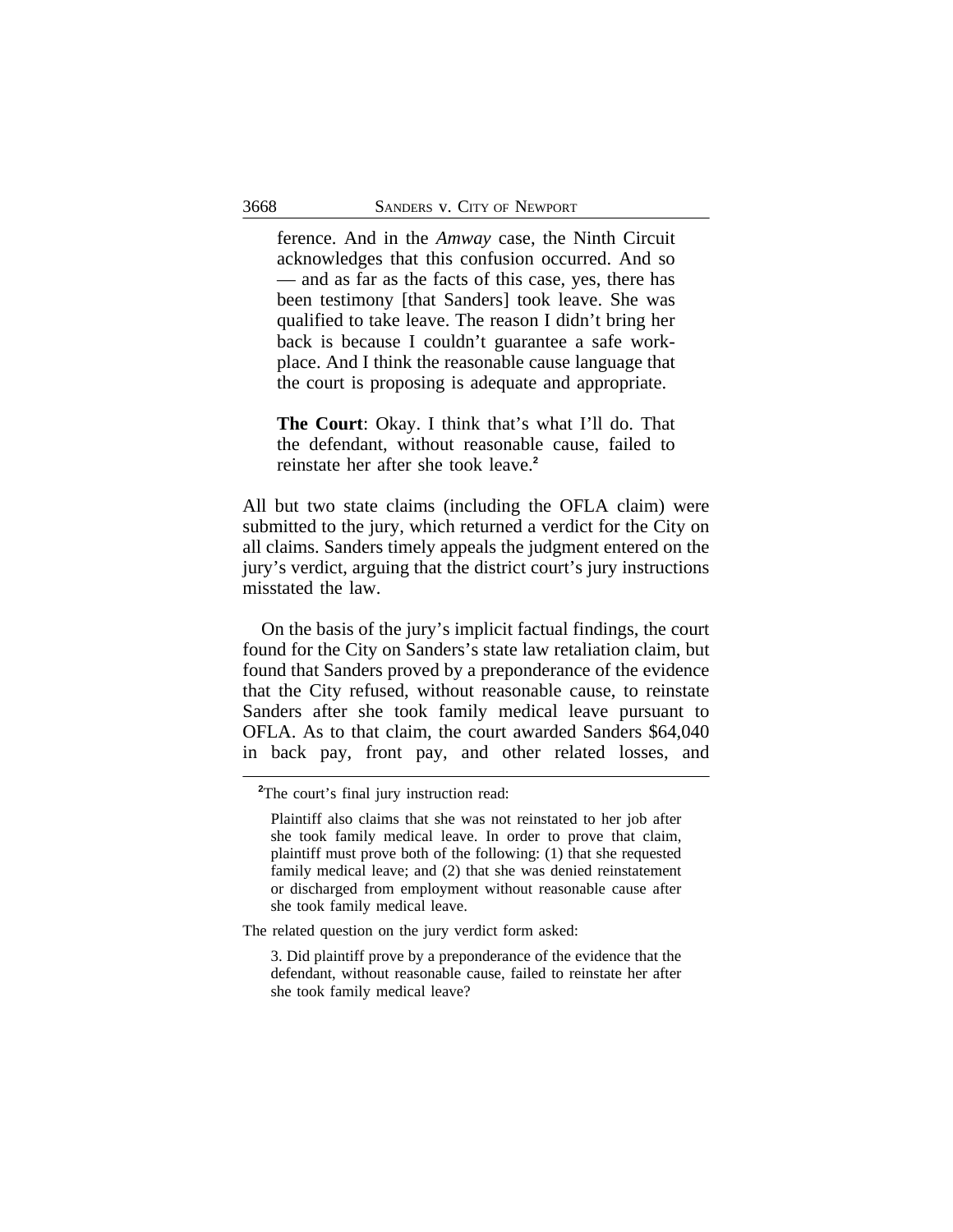\$60,488.65 in attorney fees and costs and entered judgment accordingly. The City timely appealed, arguing that the trial court was required to reach the same determination on Sanders's OFLA claim as the jury reached on the FMLA claim.

#### **II. Discussion**

#### **A. The FMLA**

Enacted in 1993, the FMLA "was the culmination of several years of negotiations in Congress to achieve a balance that reflected the needs of both employees and their employers." *Bachelder v. Am. W. Airlines, Inc.*, 259 F.3d 1112, 1119 (9th Cir. 2001). The declared purpose of the FMLA is:

(1) to balance the demands of the workplace with the needs of families, to promote the stability and economic security of families, and to promote national interests in preserving family integrity;

(2) to entitle employees to take reasonable leave for medical reasons, for the birth or adoption of a child, and for the care of a child, spouse, or parent who has a serious health condition;

(3) to accomplish the purposes described in paragraphs (1) and (2) in a manner that accommodates the legitimate interests of employers.

29 U.S.C. § 2601(b). To that end, "[t]he FMLA creates two interrelated, substantive employee rights: first, the employee has a right to use a certain amount of leave for protected reasons, and second, the employee has a right to return to his or her job or an equivalent job after using protected leave." *Bachelder*, 259 F.3d at 1122 (citing 29 U.S.C. §§ 2612(a), 2614(a)). As described in greater detail in *Bachelder*, 29 U.S.C. § 2615(a) sets forth two very different ways to protect these substantive rights. *Id.* at 1124; *see also Xin Liu v.*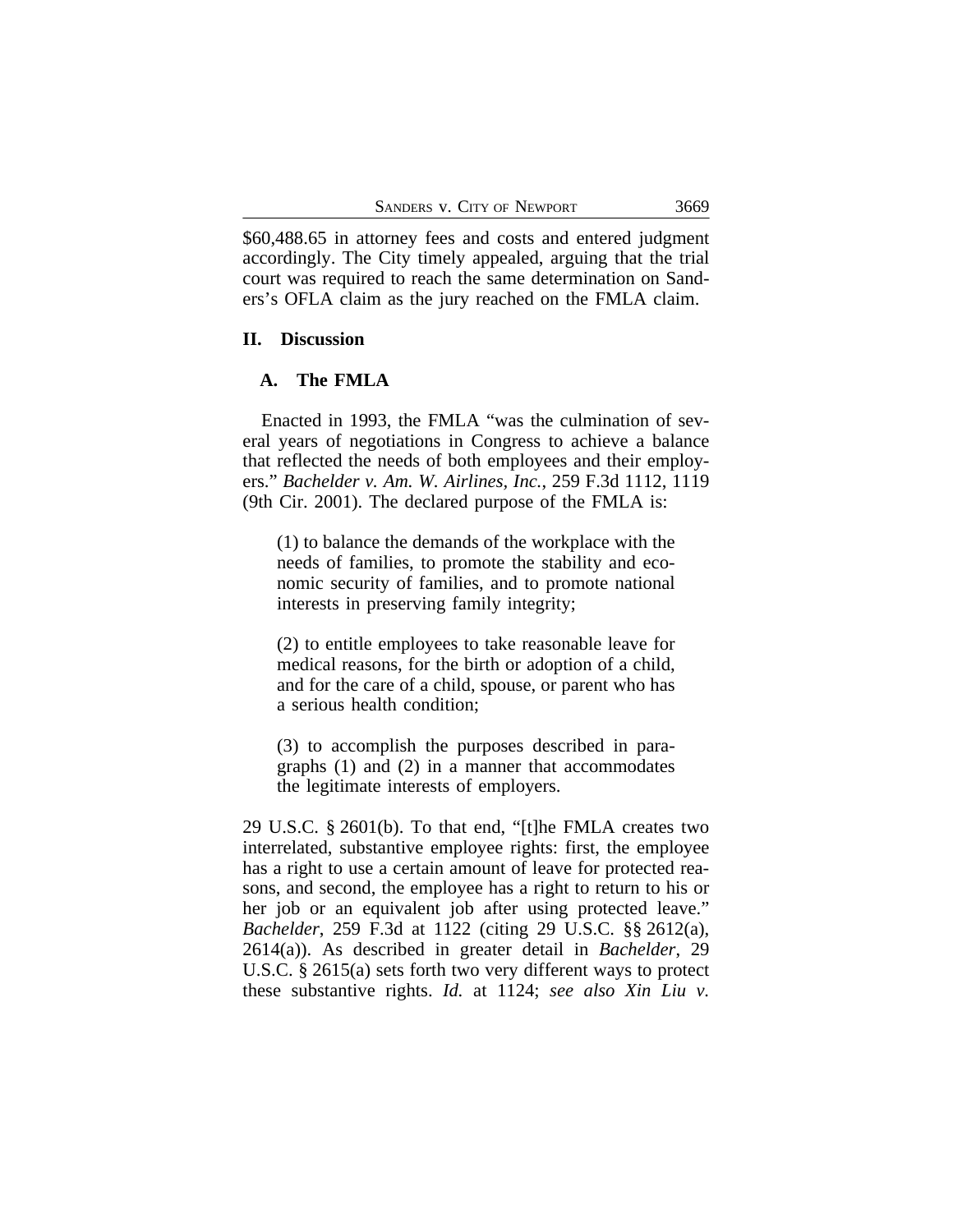*Amway Corp.*, 347 F.3d 1125, 1133 & n.7 (9th Cir. 2003); *Smith v. Diffee Ford-Lincoln-Mercury, Inc.*, 298 F.3d 955, 960 (10th Cir. 2002) ("Courts have recognized two theories for recovery on FMLA claims under § 2615, the retaliation or discrimination theory and the entitlement or interference theory."); *Strickland v. Water Works & Sewer Bd. of Birmingham*, 239 F.3d 1199, 1206 n.9 (11th Cir. 2001) ("While the FMLA does not clearly delineate these two claims with the labels 'interference' and 'retaliation,' those are the labels courts have used in describing an employee's claims under the Act.").

**[1]** Under § 2615(a)(2), it is "unlawful for any employer to discharge or in any other manner discriminate against any individual for opposing any practice made unlawful by this subchapter." 29 U.S.C. § 2615(a)(2). An allegation of a violation of this section is known as a "discrimination" or "retaliation" claim. *See Bachelder*, 259 F.3d at 1124; *see also, e.g.*, *Edgar v. JAC Prods., Inc.*, 443 F.3d 501, 508 (6th Cir. 2006); *Smith*, 298 F.3d at 960; *Strickland*, 239 F.3d at 1207. Although undecided in this circuit, *see Bachelder*, 259 F.3d at 1125 n.11, other circuits that have considered how a plaintiff can establish liability in an FMLA discrimination or retaliation claim have adopted some version of the *McDonnell Douglas v. Green* burden shifting framework.**<sup>3</sup>** 411 U.S. 792

**<sup>3</sup>**Under the *McDonnell Douglas* burden shifting framework, the plaintiff first must establish a "prima facie case of discrimination or retaliation." *Metoyer v. Chassman*, 504 F.3d 919, 931 n.6 (9th Cir. 2007). If the plaintiff establishes a prima facie case, the burden then shifts to the defendant to articulate "a legitimate, nondiscriminatory reason for the adverse employment action." *Fonseca v. Sysco Food Servs. of Ariz., Inc*., 374 F.3d 840, 849 (9th Cir. 2004). If the employer articulates a legitimate reason for its action, the plaintiff must then show that the reason given is pretextual. *See Pottenger v. Potlatch Corp*., 329 F.3d 740, 746 (9th Cir. 2003). "[A] plaintiff can prove pretext either (1) indirectly, by showing that the employer's proffered explanation is unworthy of credence because it is internally inconsistent or otherwise not believable, or (2) directly, by showing that unlawful discrimination more likely motivated the employer." *Lyons v. England*, 307 F.3d 1092, 1113 (9th Cir. 2002) (internal quotation marks omitted).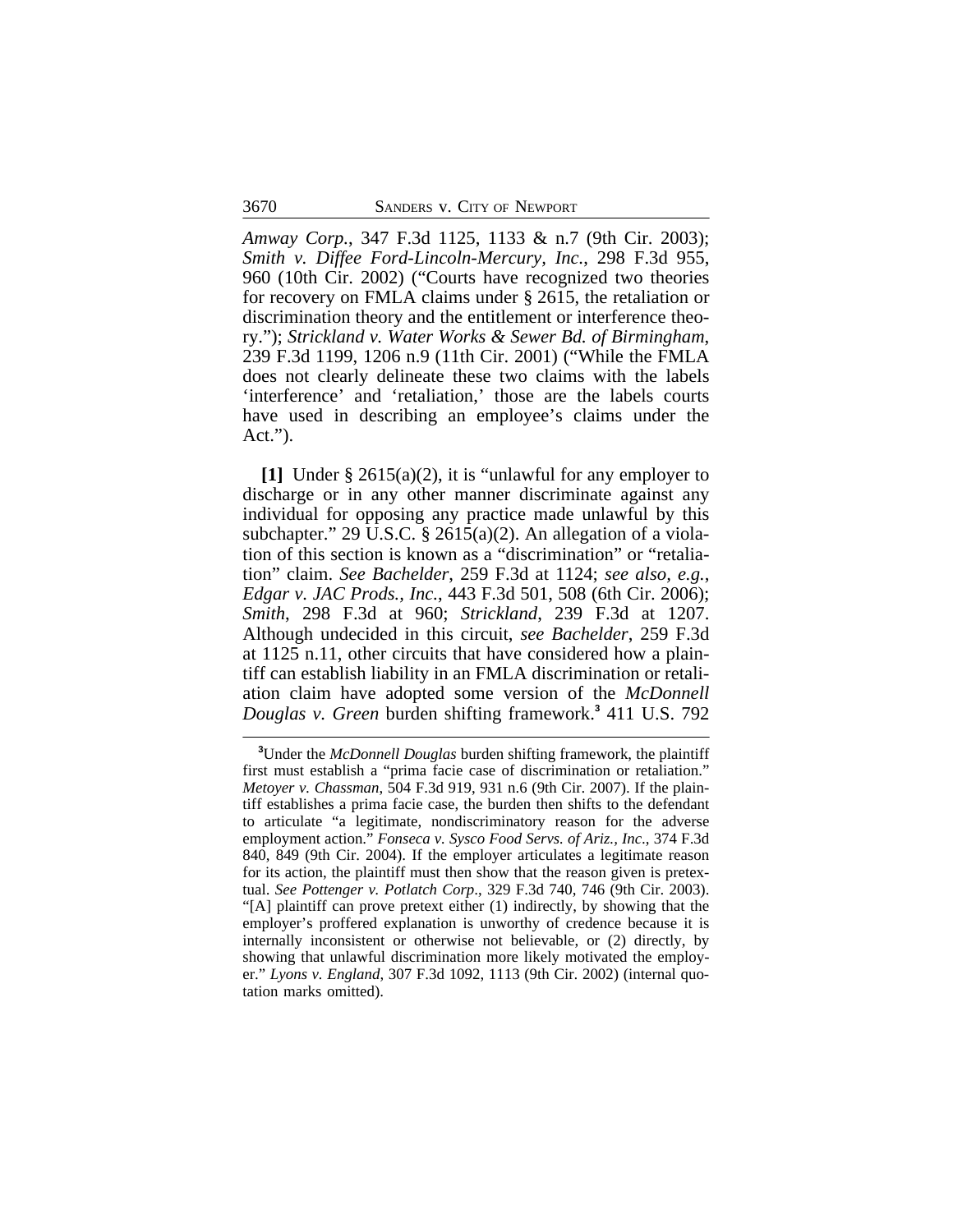SANDERS V. CITY OF NEWPORT 3671

(1973); *see, e.g. Edgar*, 443 F.3d at 508; *Doebele v. Sprint/United Mgmt. Co.*, 342 F.3d 1117, 1135 (10th Cir. 2003); *Strickland*, 239 F.3d at 1207; *Hodgens v. Gen. Dynamics Corp.*, 144 F.3d 151, 160 (1st Cir. 1998). As noted earlier, at trial Sanders did not pursue a discrimination or retaliation claim under the FMLA, but we note this burden shifting scheme as a point of reference for the approach we have adopted for evaluating an interference claim.

**[2]** Under § 2615(a)(1), it is "unlawful for any employer to interfere with, restrain, or deny the exercise of or the attempt to exercise" the substantive rights guaranteed by FMLA. 29 U.S.C. § 2615(a)(1). When a party alleges a violation of § 2615(a)(1), it is known as an "interference" or "entitlement" claim. *Bachelder*, 259 F.3d at 1124; *see also, e.g.*, *Edgar*, 443 F.3d at 507; *Smith*, 298 F.3d at 960; *Strickland*, 239 F.3d at 1207. In this circuit, we have declined to apply the type of burden shifting framework recognized in *McDonnell Douglas* to FMLA "interference" claims; rather, "[an employee] can prove this claim, as one might any ordinary statutory claim, by using either direct or circumstantial evidence, or both." *Bachelder*, 259 F.3d at 1125; *see Xin Liu*, 347 F.3d at 1136 ("While other circuits have applied the *McDonnell Douglas* framework to FMLA termination [interference] cases, this Circuit . . . explicitly declined to apply this framework [to interference claims].").

"The right to reinstatement guaranteed by 29 U.S.C.  $\S 2614(a)(1)$  is the linchpin of the entitlement theory because 'the FMLA does not provide leave for leave's sake, but instead provides leave with an expectation that an employee will return to work after the leave ends.' " *Edgar*, 443 F.3d at 507 (alteration omitted) (quoting *Throneberry v. McGehee Desha Cnty. Hosp.*, 403 F.3d 972, 978 (8th Cir. 2005)). Thus, evidence that an employer failed to reinstate an employee who was out on FMLA leave to her original (or an equivalent) position establishes a prima facie denial of the employee's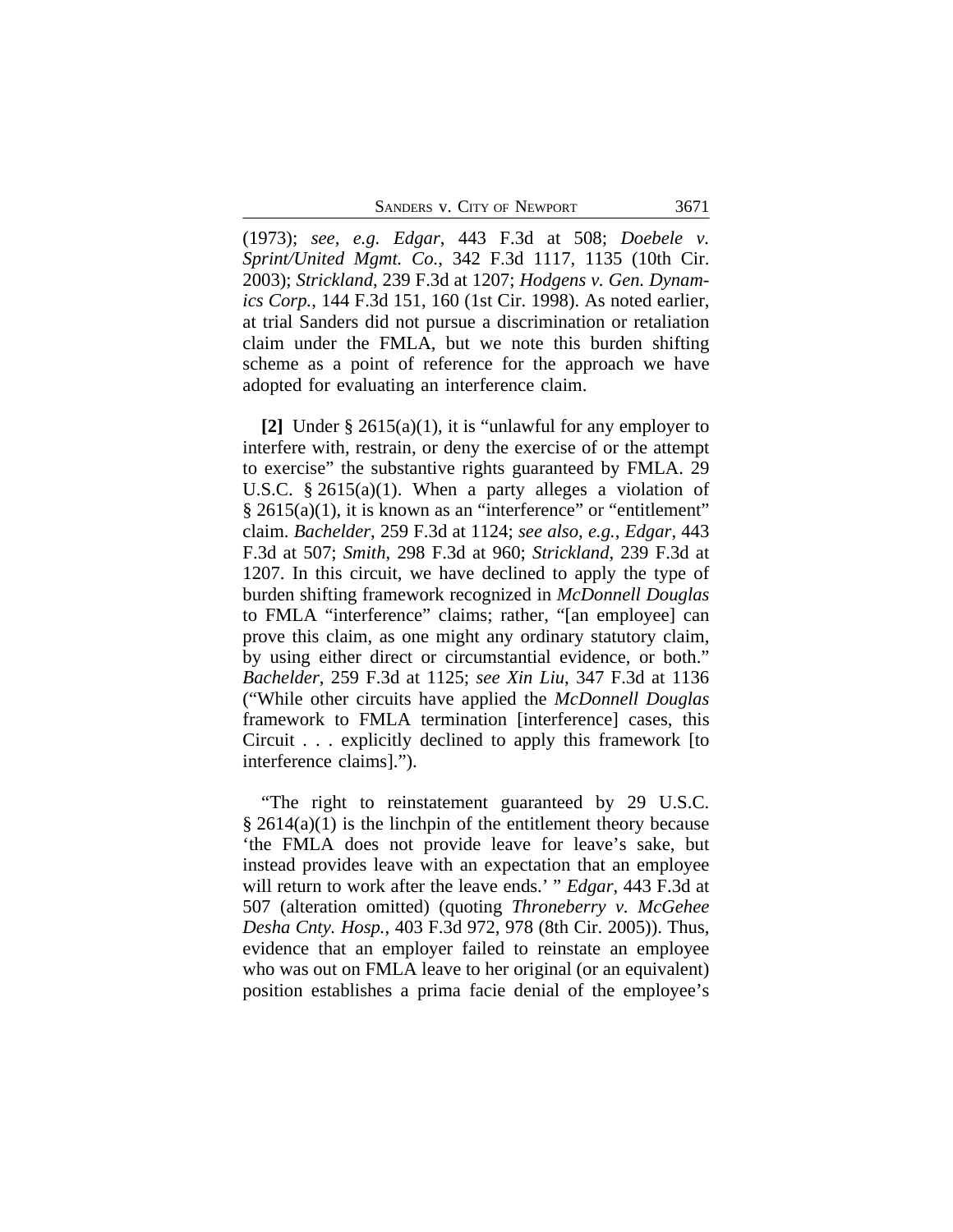FMLA rights. *See* 29 C.F.R. § 825.220(b) (2008)**<sup>4</sup>** (explaining that any violation of the FMLA constitutes interference with rights under the FMLA); *cf. Xin Liu*, 347 F.3d at 1135 ("A violation of the FMLA simply requires that the employer deny the employee's entitlement to FMLA leave." (citing 29 C.F.R.  $\S 825.220(a)(1)$ , (b)). The Sixth and Seventh Circuits have ably summarized the elements of an employee's prima facie case where the employer fails to reinstate the employee: "the employee must establish that: (1) he was eligible for the FMLA's protections, (2) his employer was covered by the FMLA, (3) he was entitled to leave under the FMLA, (4) he provided sufficient notice of his intent to take leave, and (5) his employer denied him FMLA benefits to which he was entitled." *Burnett v. LFW Inc.*, 472 F.3d 471, 477 (7th Cir. 2006) (citing *Hoge v. Honda Am. Mfg., Inc.*, 384 F.3d 238, 244 (6th Cir. 2004)). We agree with this approach. In interference claims, the employer's intent is irrelevant to a determination of liability. *See Xin Liu*, 347 F.3d at 1135; *Bachelder*, 259 F.3d at 1130; *Edgar*, 443 F.3d at 507 ("The employer's intent is not a relevant part of the entitlement inquiry under § 2615."); *see also Colburn v. Parker Hannifin/Nichols Portland Div.*, 429 F.3d 325, 332 (1st Cir. 2005) ("[E]mployer motive plays no role in a claim for substantive denial of benefits."); *Smith*, 298 F.3d at 960 ("If an employer interferes with the FMLA-created right to medical leave or to reinstatement following the leave, a deprivation of this right is a violation regardless of the employer's intent."); *see also Strickland*, 239 F.3d at 1208; *Hodgens*, 144 F.3d at 159.

Although the FMLA created a statutory right to reinstatement after taking FMLA leave, this right is not without limits.

**<sup>4</sup>**The Department of Labor amended the FMLA implementing regulations, effective January 16, 2009. Although the regulations in effect at the time of the events in this case have since been amended, the regulations discussed in this opinion are virtually unchanged in substance. *Compare* 29 C.F.R. §§ 825.214, 825.216, 825.312 (2008) *with* 29 C.F.R. § 825.216 (2009). Because the events in this case took place prior to the effective date of the amendments, all citations are to the 2008 FMLA regulations.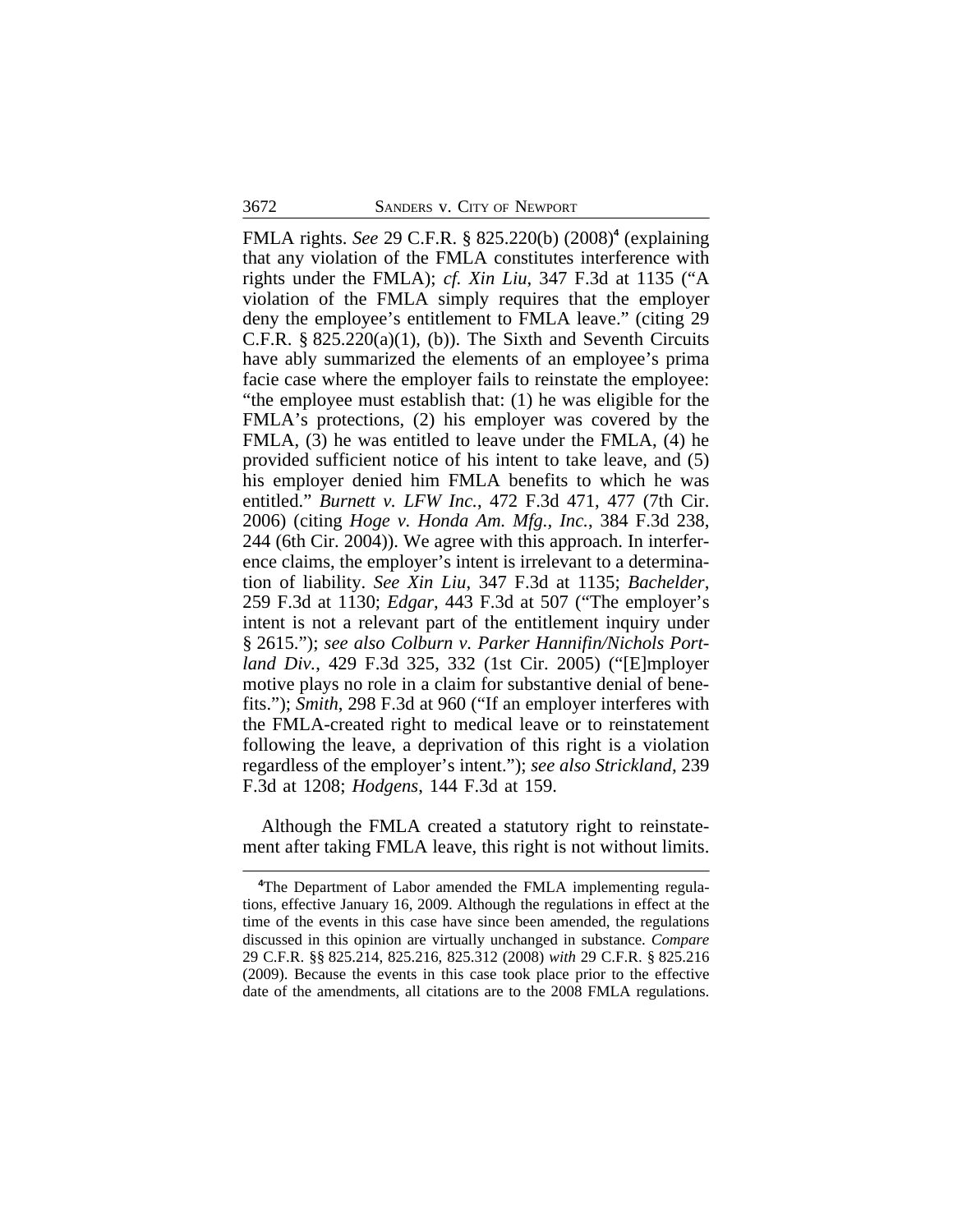The FMLA is clear on this point: "Nothing in this section shall be construed to entitle any restored employee to . . . any right, benefit, or position of employment other than any right, benefit or position to which the employee would have been entitled had the employee not taken the leave." 29 U.S.C. § 2614(a)(3)(B). The Department of Labor ("DOL") has interpreted this part of the statute in various regulations that set forth the limitations on an employee's right to reinstatement.**<sup>5</sup>** *See, e.g.*, 29 C.F.R. §§ 825.214(b), 825.216(c), (d), 825.312. All the circuits that have considered the issue have relied on DOL regulations to hold that the FMLA provides an employee with only a limited right to reinstatement. *See, e.g.*, *Yashenko v. Harrah's NC Casino Co.*, 446 F.3d 541, 547 (4th Cir. 2006); *Edgar*, 443 F.3d at 507-08; *Throneberry*, 403 F.3d at 977; *Smith*, 298 F.3d at 960-61; *Strickland*, 239 F.3d at 1208; *Rice v. Sunrise Express, Inc.*, 209 F.3d 1008, 1018 (7th Cir. 2000). The circuits disagree, however, about which party must carry the burden of proof when an employer defends against a denial of reinstatement by asserting one of the limitations set forth in DOL regulations.

Here, Sanders argues that the court's FMLA jury instruction improperly placed the burden on her to prove that she was denied reinstatement without cause and that by adopting a reasonable cause requirement, the court incorrectly stated the elements of her FMLA claim. We address these issues below and conclude that under *Bachelder* and *Xin Liu*, the FMLA and DOL implementing regulations, the court's instruction was erroneous. We further conclude that the error was not harmless.

**<sup>5</sup>**Congress authorized DOL to issue implementing regulations for the FMLA. *See* 29 U.S.C. § 2654. "These regulations are entitled to deference under *Chevron USA, Inc. v. Natural Resources Defense Council, Inc.*, 467 U.S. 837, 843-44 [ ] (1984)." *Xin Liu*, 347 F.3d at 1133 (citing *Bachelder*, 259 F.3d at 1123 n.9).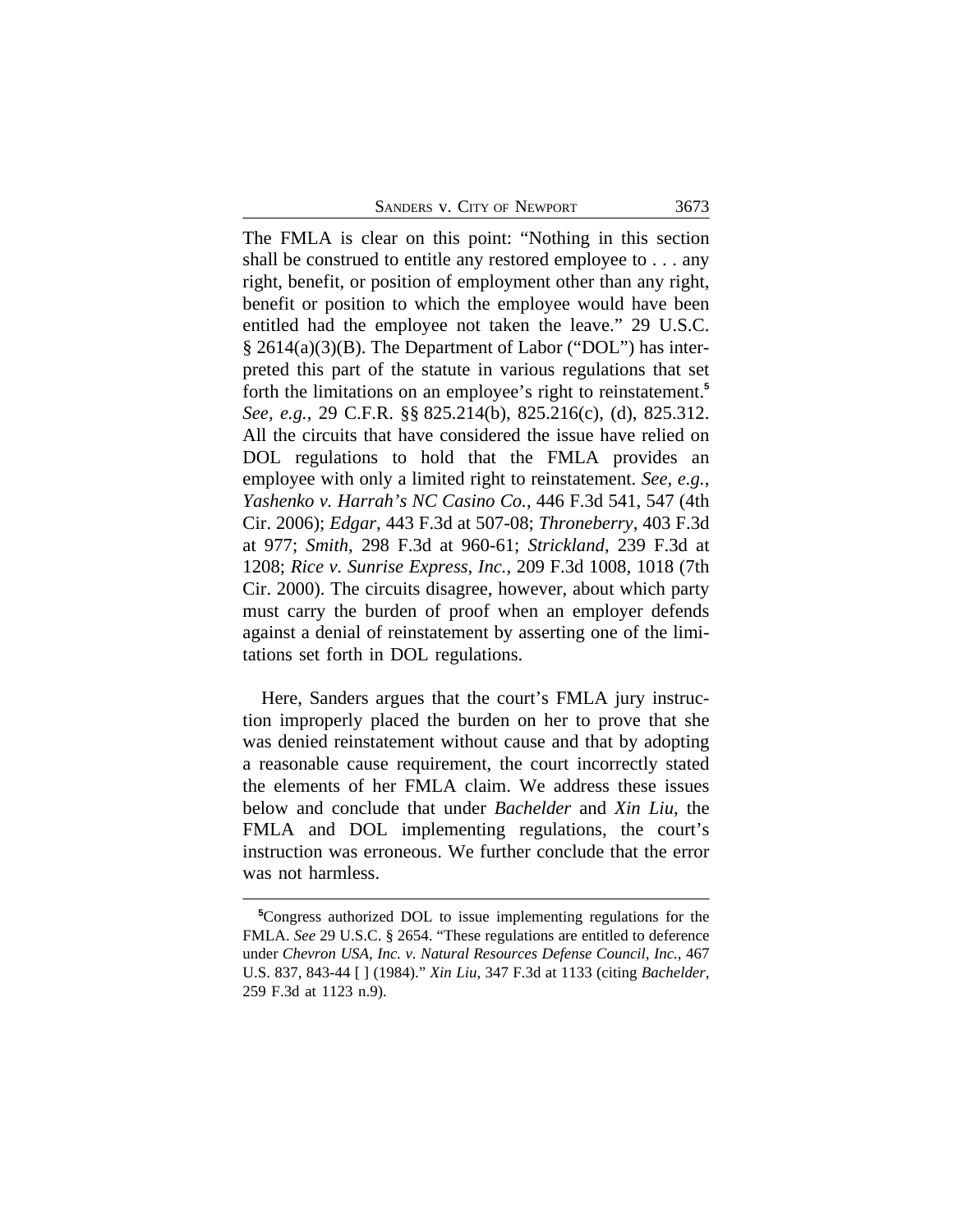#### **B. The District Court's Instructions were Erroneous**

**[3]** The district court's jury instruction placed the burden of proof on Sanders to establish that the City had no reasonable cause for failing to reinstate her. On appeal, Sanders argues that, contrary to the district court's instruction, the burden of proof should have been placed on the City.**<sup>6</sup>** This is an issue of first impression in this court. Although the issue was raised in *Gambini v. Total Renal Care, Inc.*, 486 F.3d 1087 (9th Cir. 2007), we have not directly addressed which party bears the ultimate burden of proof when an employer alleges that he had a legitimate reason not to reinstate an employee. In *Gambini*, the plaintiff appealed the denial of her FMLA interference claim alleging that the jury instructions misstated the law regarding which party had the burden of proving whether the employer would have terminated the employee had the employee not taken FMLA leave. *Id.* at 1097. We found that we did not need to decide the issue because the defendant offered "uncontradicted evidence that [the employer] terminated Gambini for conduct unrelated to her FMLA leave." *Id.* As the issue remains unresolved, we must determine which party carries the burden of proof when an employer defends against an interference claim.

**[4]** The key regulation at issue in this case is 29 C.F.R. § 825.214. That regulation addresses an employee's right to return to work following FMLA leave. Subsection (a) provides that "[o]n return from FMLA leave, an employee is entitled to be returned to the same position the employee held when leave commenced, or to an equivalent position . . . ." *Id.* Subsection (b) further provides that "[i]f the employee is

**<sup>6</sup>**The City argues that Sanders failed to preserve any objection to the court's FMLA instruction, but the extensive discussion quoted above in Part I clearly shows that Sanders complied with Federal Rule of Civil Procedure 51 by objecting at the time of trial "on grounds that were sufficiently precise to alert the district court to the specific nature of the defect." *Merrick v. Paul Revere Life Ins. Co.*, 500 F.3d 1007, 1015 (9th Cir. 2007) (internal quotation marks omitted); *see* Fed. R. Civ. P. 51(c).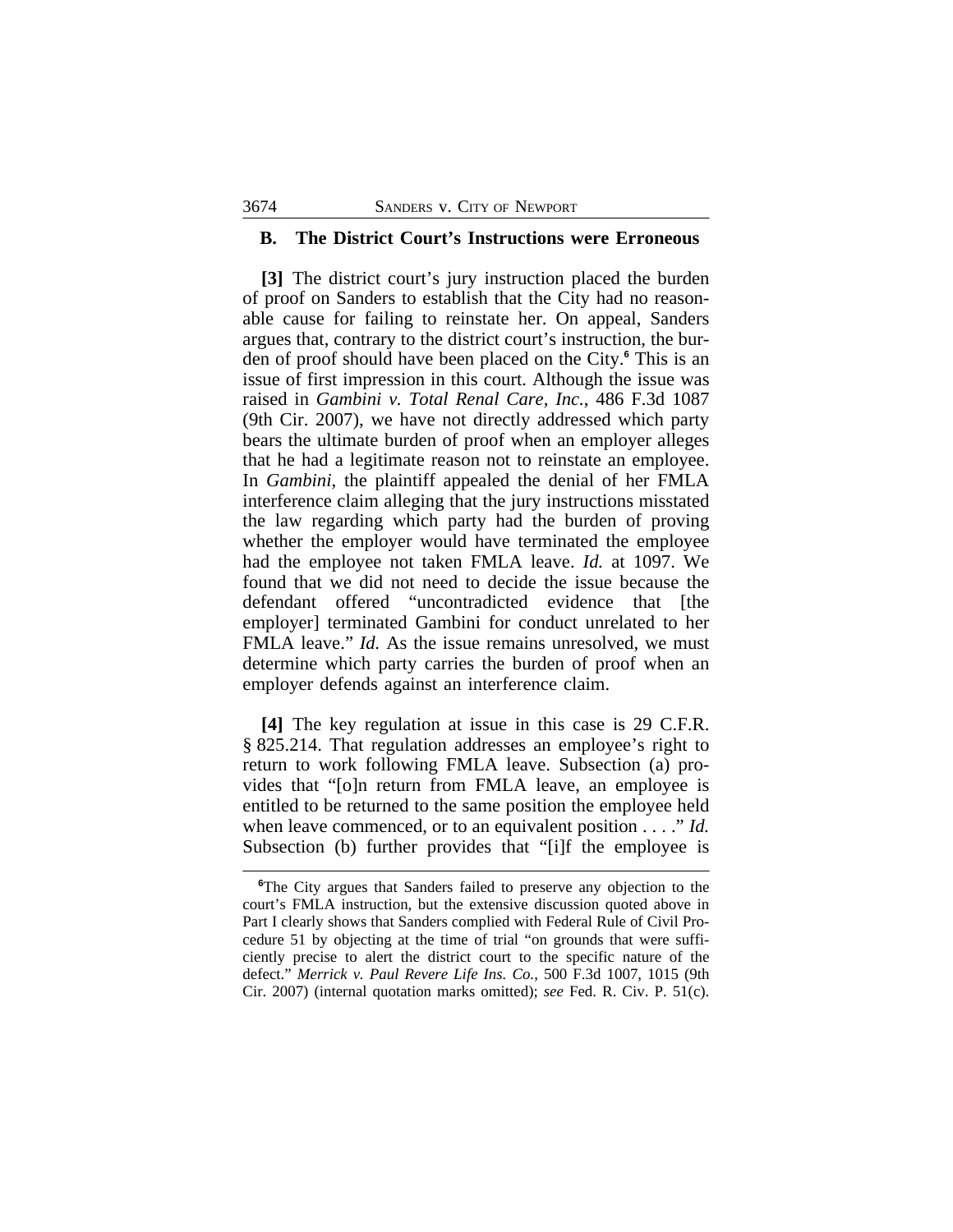unable to perform an essential function of the position because of a physical or mental condition, including the continuation of a serious health condition, the employee has no right to restoration to another position under the FMLA." *Id.* Although the text of § 825.214(b) is ambiguous with respect to the parties' respective burdens, it is clear from other regulations that the burden rests with the employer to establish whether the employee can perform the essential functions of the job. Section 825.312(d) provides: "An *employer* must be able to show, when an employee requests restoration, that the employee would not otherwise have been employed if leave had not been taken in order to deny restoration to employment." 29 C.F.R. § 825.312(d) (emphasis added) (titled "Under what circumstances may a covered employer refuse to provide FMLA leave or reinstatement to eligible employees?"). Section 825.216(a) is to the same effect, and provides that "[a]n employer must be able to show that an employee would not otherwise have been employed at the time reinstatement is requested in order to deny restoration to employment." Thus, the plain language of the pertinent DOL regulations provides that the burden is on the employer to show that he had a legitimate reason to deny an employee reinstatement.

The majority of the circuits that have considered this issue agree with this textual reading.**<sup>7</sup>** The Eighth, Tenth and Eleventh Circuits, relying on the plain text of 29 C.F.R. § 825.216(a), have all held "that the regulation validly shifts to the employer the burden of proving that an employee . . . would have been dismissed regardless of the employee's request for, or taking of, FMLA leave." *Smith*, 298 F.3d at 963; *see Throneberry*, 403 F.3d at 979; *Strickland*, 239 F.3d at 1208. That approach is also consistent with the Supreme

<sup>&</sup>lt;sup>7</sup>The Seventh Circuit, over a dissent, relying on its previous case law interpreting the statute rather than the plain text of the regulations, has held that the burden of proof remains with the employee. *Rice*, 209 F.3d at 1018.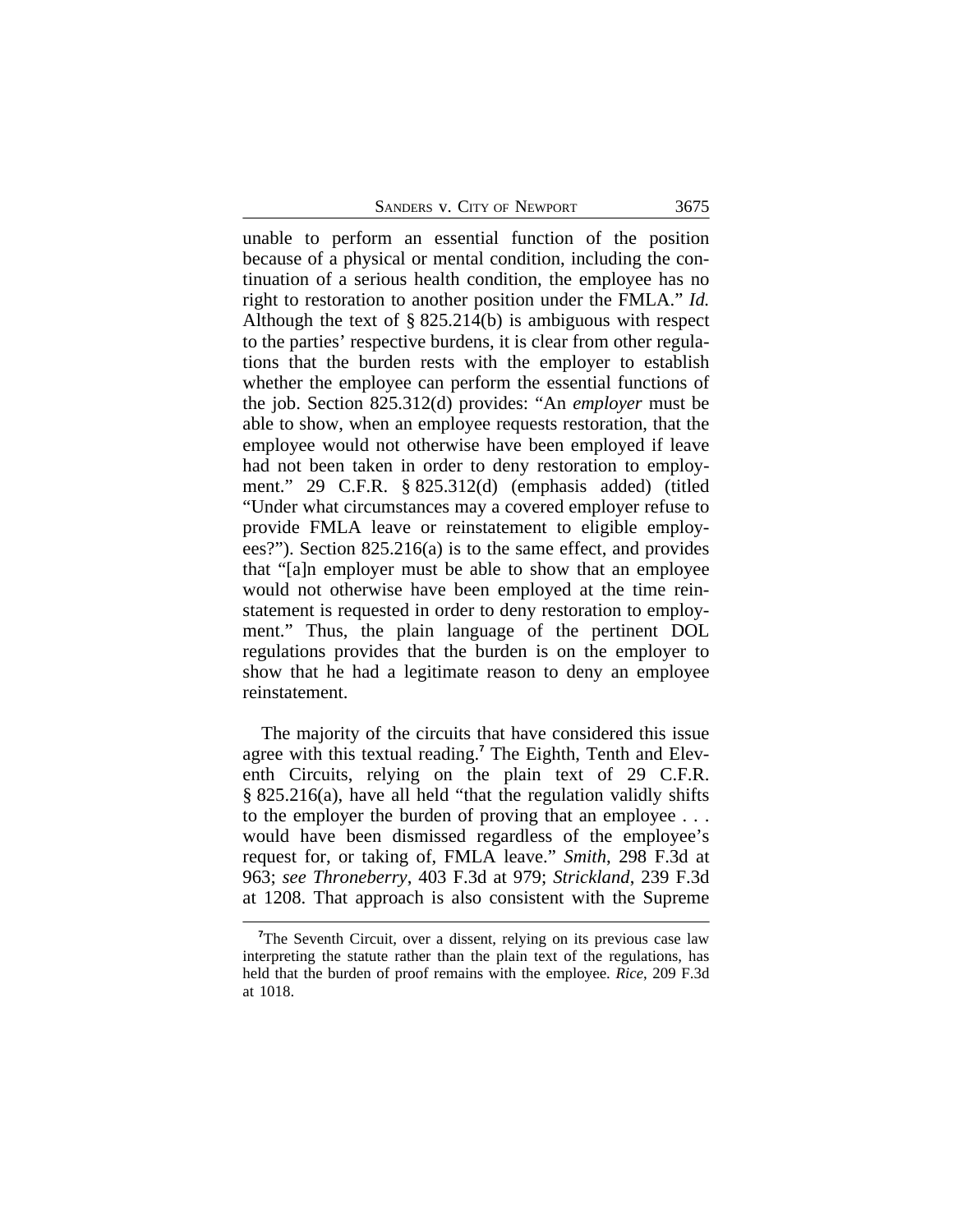Court's admonition that the burden of proof should "conform with a party's superior access to the proof." *See Int'l Bhd. of Teamsters v. United States*, 431 U.S. 324, 359 n.45 (1977).

**[5]** We agree with the Tenth Circuit that this is the "more natural" reading of the text of 29 C.F.R. § 825.214(b); *Smith*, 298 F.3d at 963. Moreover, this interpretation follows the analysis set forth in *Bachelder* and *Xin Liu*, both of which rejected the *McDonnell Douglas* burden-shifting framework in analyzing FMLA interference claims. *Xin Liu*, 347 F.3d at 1136; *Bachelder*, 259 F.3d at 1125. In light of the text of the pertinent DOL regulations, we conclude that when an employer seeks to establish that he has a legitimate reason to deny an employee reinstatement, the burden of proof on that issue rests with the employer. Thus, for example, if an employer denies an employee reinstatement on the ground that the employee cannot perform the essential functions of the employee's position, the burden of proof rests with the employer, not the employee. The district court's contrary instruction to the jury was therefore erroneous.

**[6]** Further, as noted above, the FMLA requires that an employer reinstate an employee after taking such leave, so long as the employee would still be employed in the position had she not taken FMLA leave. 29 U.S.C.  $\S 2614(a)(1)(A)$ , (a)(3)(B). The text of  $\S 2614(a)(3)$  does not allow an employer to interfere with an employee's right to reinstatement for "reasonable cause." Moreover, the DOL regulations interpreting the "limitations on an employer's obligation to reinstate an employee" include no reference to a "reasonable cause" standard. *See, e.g.*, 29 C.F.R. § 825.216. Here, the court's instruction required Sanders to prove that the City did not have "reasonable cause" to deny her reinstatement. This was error. The five elements of a prima facie right-toreinstatement claim, discussed above, only require an employee to prove that she was entitled to FMLA benefits and that "h[er] employer denied h[er] FMLA benefits to which [s]he was entitled." *Burnett*, 472 F.3d at 477. By adding a rea-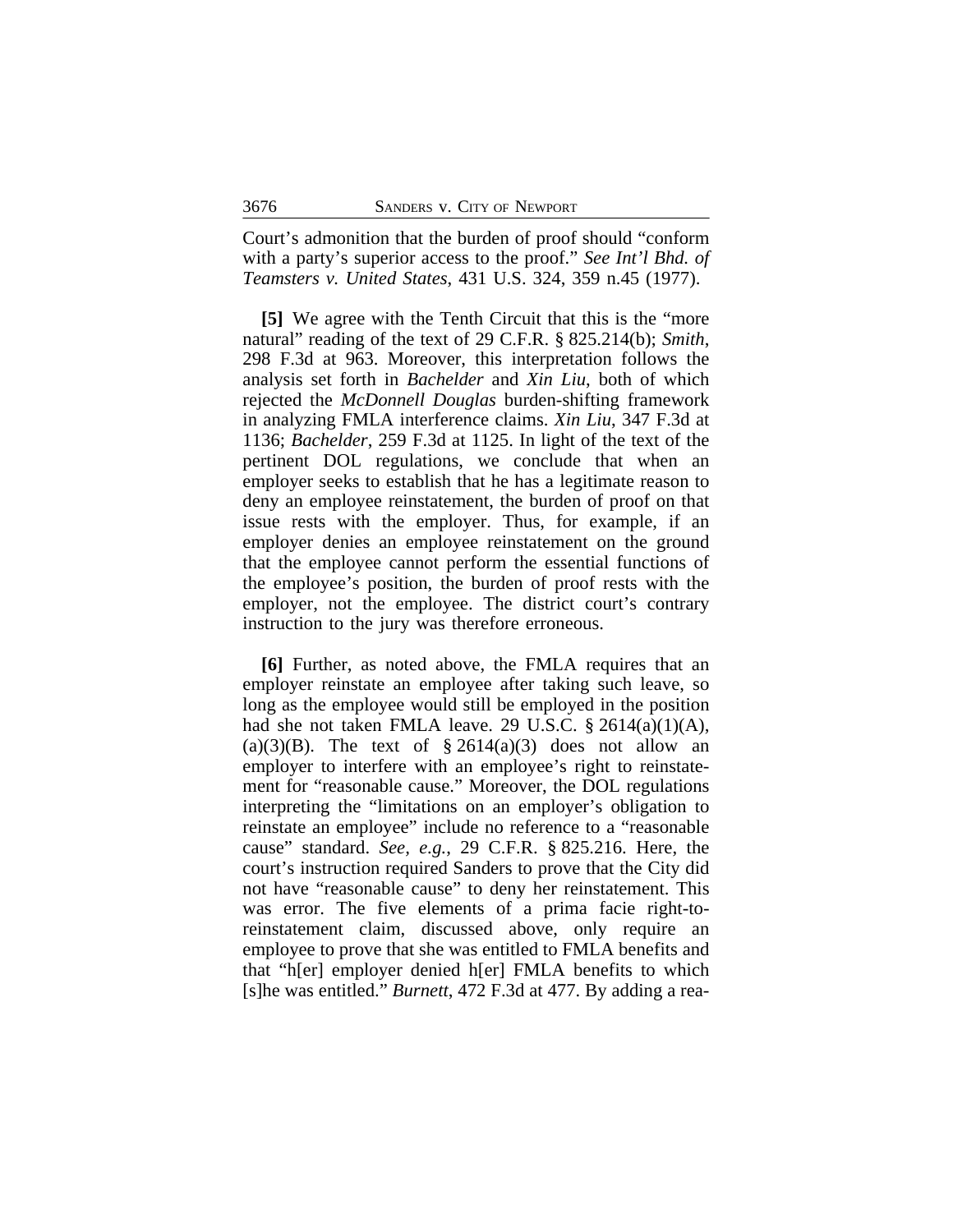| SANDERS V. CITY OF NEWPORT | 3677 |
|----------------------------|------|
|                            |      |

sonable cause requirement as an element of Sanders's reinstatement claim, the court's instruction permitted the jury to assess the City's overall response to Sanders's complaints rather than directing the jury to consider the specific reasons under DOL regulations why the City refused to reinstate Sanders to her former position after taking FMLA leave. This approach is contrary to the FMLA and DOL regulatory scheme discussed above. Thus, the court's FMLA instruction was erroneous because it required Sanders to disprove that the City had reasonable cause not to reinstate her after taking FMLA leave.

#### **C. The District Court's Erroneous Jury Instruction was not Harmless**

**[7]** " 'An error in instructing the jury in a civil case requires reversal unless the error is more probably than not harmless.' " *Dang v. Cross*, 422 F.3d 800, 811 (9th Cir. 2005) (quoting *Caballero v. City of Concord*, 956 F.2d 204, 206 (9th Cir. 1992)). "We presume prejudice where civil trial error is concerned and the burden shifts to the defendant to demonstrate that it is more probable than not that the jury would have reached the same verdict had it been properly instructed." *Id.* (internal citations and alterations omitted). Because the City has not met its burden, we conclude that the error was not harmless.

**[8]** "[W]hen 'the trial court erroneously add[s] an extra element to [the plaintiff's] burden of proof,' it is 'unlikely that the error w[ill] be harmless.' " *Clem v. Lomeli*, 566 F.3d 1177, 1182 (9th Cir. 2009) (quoting *Caballero*, 956 F.2d at 207). Here, the district court not only read "reasonable cause" into the FMLA and the statutory regulations, but also put the burden on Sanders to disprove the existence of "reasonable cause." The district court's misstatement of the law thus added an extra element to Sanders's burden of proof.

"Prejudice is also generally more likely than not if 'nothing about th[e jury's] verdict indicates that the result would have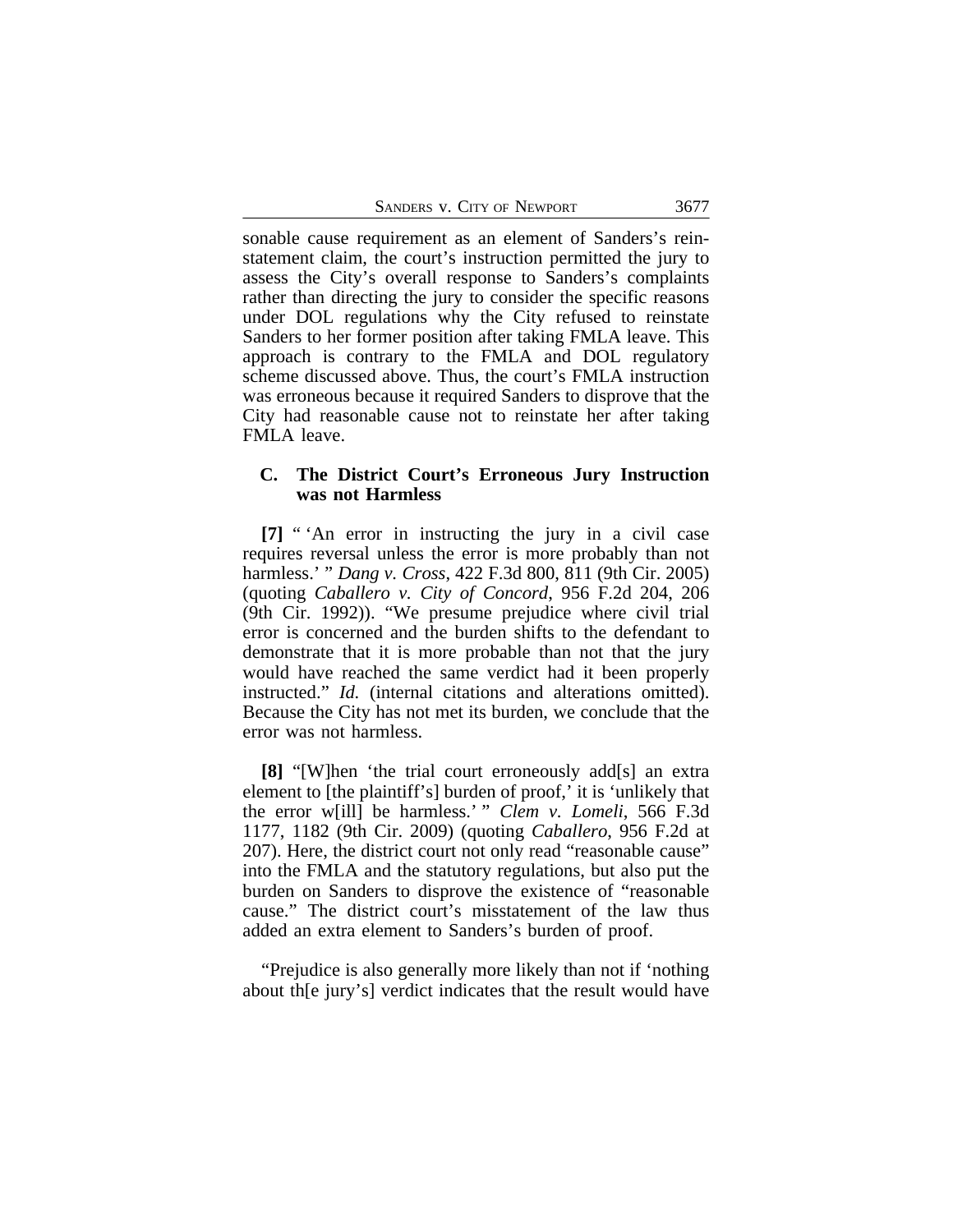been the same without the error.' " *Clem*, 566 F.3d at 1182 (quoting *Caballero*, 956 F.2d at 207); *see also Gambini*, 486 F.3d at 1093 ("In reviewing a civil jury instruction for harmless error, the prevailing party is not entitled to have disputed factual questions resolved in his favor because the jury's verdict may have resulted from a misapprehension of law rather than from factual determinations in favor of the prevailing party." (quoting *Swinton v. Potomac Corp.*, 270 F.3d 794, 805-06 (9th Cir. 2001))). In *Clem*, the jury instructions failed to properly explain the term "deliberately indifferent" when setting out the elements of an Eighth Amendment violation under 42 U.S.C. § 1983. *Clem*, 566 F.3d at 1183. Specifically, the jury was erroneously instructed that the defendant needed to "act" in order to find that he was deliberately indifferent, even though defendant's "failure to act" would also suffice. *Id.* at 1181. We held that it was impossible to determine whether the error was harmless because the jury was only asked to answer the question—was the defendant deliberately indifferent—to which the jury answered "No." *Id.* at 1183.

Similarly, as noted above, the verdict form here contained the following question regarding Sanders's FMLA claim: "Did the plaintiff prove by a preponderance of the evidence that the defendant, *without reasonable cause*, failed to reinstate her after she took family medical leave?" (Emphasis added.) The jury's answer to this question was "No." The judge did not give any instructions regarding the meaning of "reasonable cause." In light of the question the jury was asked to answer, it is not clear whether the jury would have found for or against Sanders if the jurors had not been instructed to consider whether the City acted without "reasonable cause."

The City additionally argues that any error in the FMLA jury instruction was harmless because it had met its burden of proof to demonstrate that Sanders was unable to perform the essential functions of her job. The City contends that its evidence at trial showed that it refused to reinstate Sanders following her FMLA leave, "because it could not provide a safe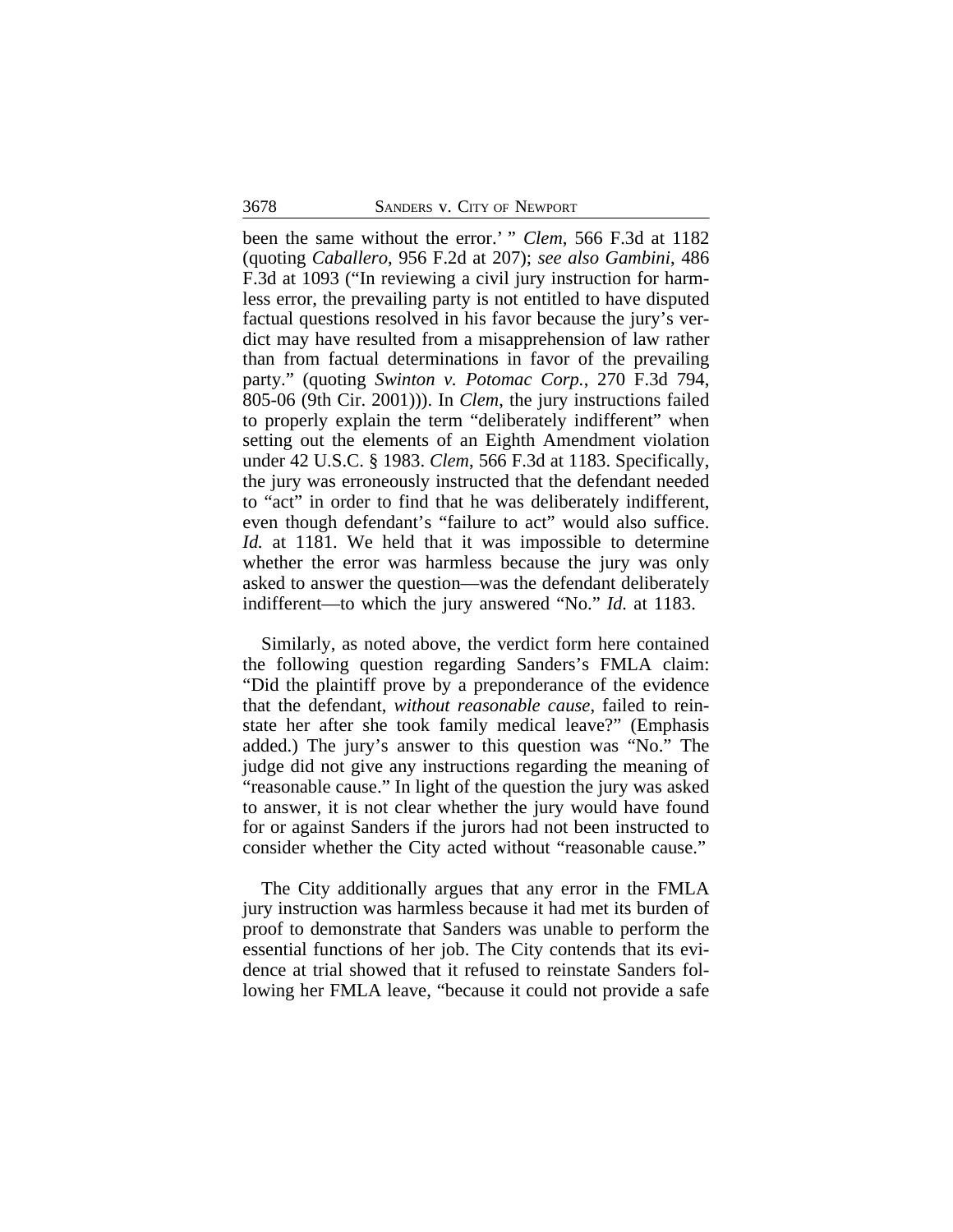SANDERS V. CITY OF NEWPORT 3679

workplace for her in light of her physician's requirements and statements about plaintiff's multiple chemical sensitivity." Although the City failed to assert any regulatory exception in the district court, we construe its argument as implicitly invoking this defense. The City thus argues that any error in the jury instruction was harmless, because it satisfied its burden of proof for the exception to reinstatement set forth in 29 C.F.R. § 825.214(b).

"Determining what functions are 'essential' to a particular position is a question of fact." *Brumbalough v. Camelot Care Ctrs., Inc.*, 427 F.3d 996, 1005 (6th Cir. 2005). Because an employee's inability to complete the essential functions of her job is a legitimate reason to deny reinstatement, the DOL regulations list (and limit) the details that an employer may require in a medical certification prior to reinstatement, assuming the employer regularly requires such certification of its employees after FMLA leave. 29 C.F.R. § 825.306; *see also* 29 C.F.R. §§ 825.307, 825.310, 825.311. Therefore, we consider the court's jury instruction, the question posed in the verdict form, and the evidence presented to the jury, to determine if the jury found that Sanders could not perform the essential functions of her position.

As discussed earlier, because the court improperly instructed the jury on the issue of reasonable cause, the jury instruction and verdict form are unhelpful in determining whether the jury found that Sanders could perform the essential functions of her position. The evidentiary record is also unhelpful because the City did not explicitly raise the regulatory exception, thus neither party had an opportunity to put forth evidence as to whether Sanders could perform the essential functions of her position. Indeed, the City never even submitted any evidence describing the "essential functions" of Sanders's job. Thus, neither the jury's verdict nor the evidentiary record permits us to determine whether the City carried its burden to prove that it had a legitimate reason for failing to reinstate Sanders. As we cannot determine if the City met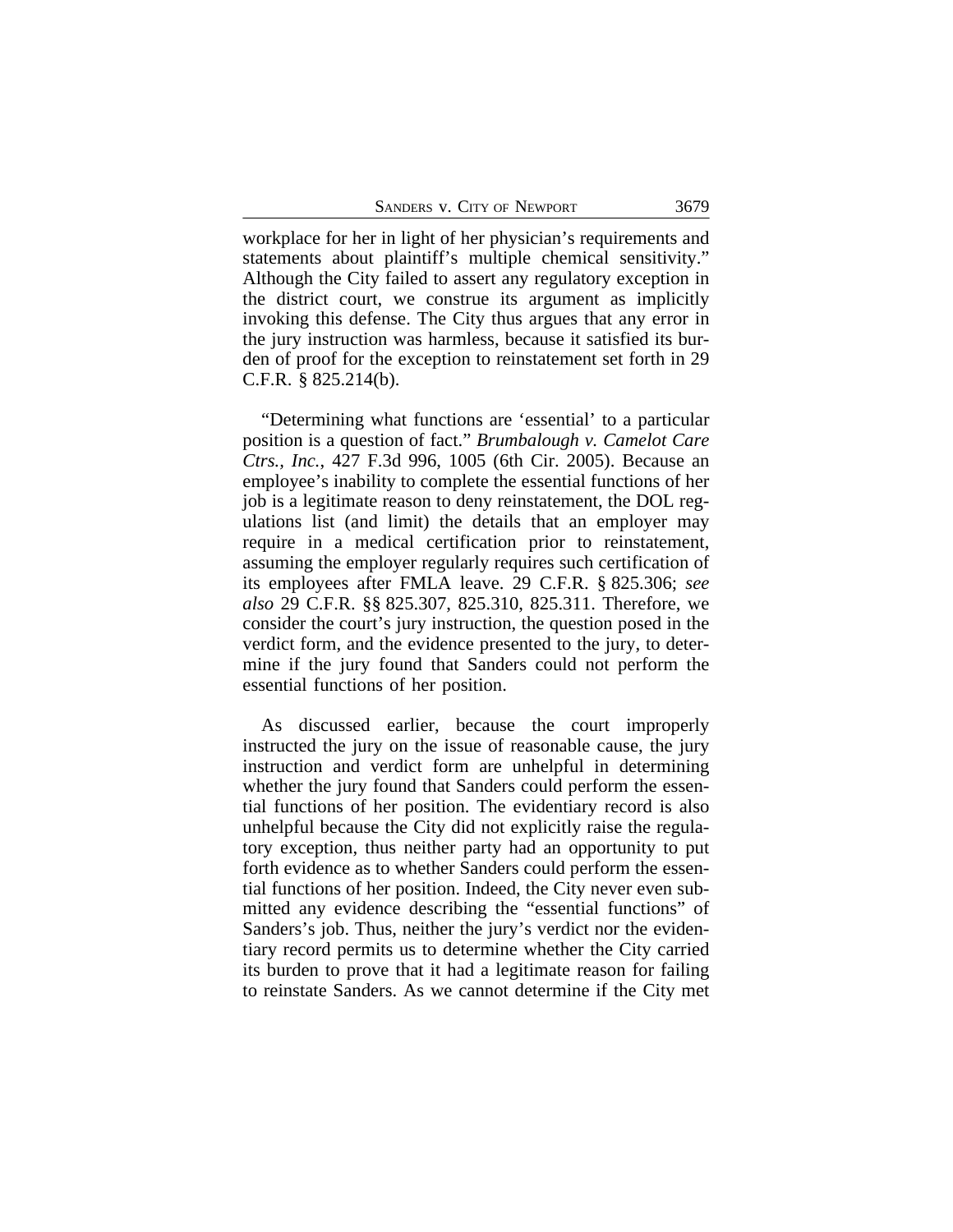its burden of proof under 29 C.F.R. § 825.214(b), we cannot hold that the erroneous jury instruction regarding "reasonable cause" was harmless.

**[9]** In sum, the district court's error in instructing the jury was not harmless, because it added an unnecessary element to Sanders's burden of proving her FMLA reinstatement claim, and it is impossible to determine from the jury's verdict and evidentiary record that the jury would have reached the same result had it been properly instructed.

## **D. The Erroneous FMLA Jury Instruction Undermines Any Determination of the Oregon State Law Claim**

The Oregon Family Leave Act, Or. Rev. Stat. §§ 659A.150-186, is to "be construed to the extent possible in a manner that is consistent with any similar provisions of the federal Family and Medical Leave Act of 1993." Or. Rev. Stat. § 659A.186(2) (2009). Consistent with this legislative declared intent, the Oregon courts have looked to federal law when interpreting OFLA. *See Yeager v. Providence Health Sys. Or.*, 96 P.3d 862, 866 (Or. Ct. App. 2004); *Centennial Sch. Dist. No. 28J v. Or. Bureau of Labor & Indus.*, 10 P.3d 945, 951-52 (Or. Ct. App. 2000). Similar to the reinstatement rights under FMLA, 29 U.S.C.  $\S$  2614(a)(1), OFLA also provides for reinstatement of an employee who has taken OFLA leave. *See* Or. Rev. Stat. § 659A.171, *see also* Or. Admin. R. § 839-009-0270(1). In light of these similar statutory and regulatory provisions, the district court properly applied the same legal standards under FMLA to Sanders's OFLA claim.**<sup>8</sup>** As

<sup>&</sup>lt;sup>8</sup>The City argues that Sanders may not maintain a "failure to reinstate" claim under OFLA. The district court, relying on Or. Rev. Stat. section 659A.171(1), *Yeager*, 196 P.3d 862, and Or. Admin. R. section 839-009- 0270, rejected that argument. Because we conclude that the district court's judgment on this claim must be reversed for the reasons explained in the text, we need not address this issue.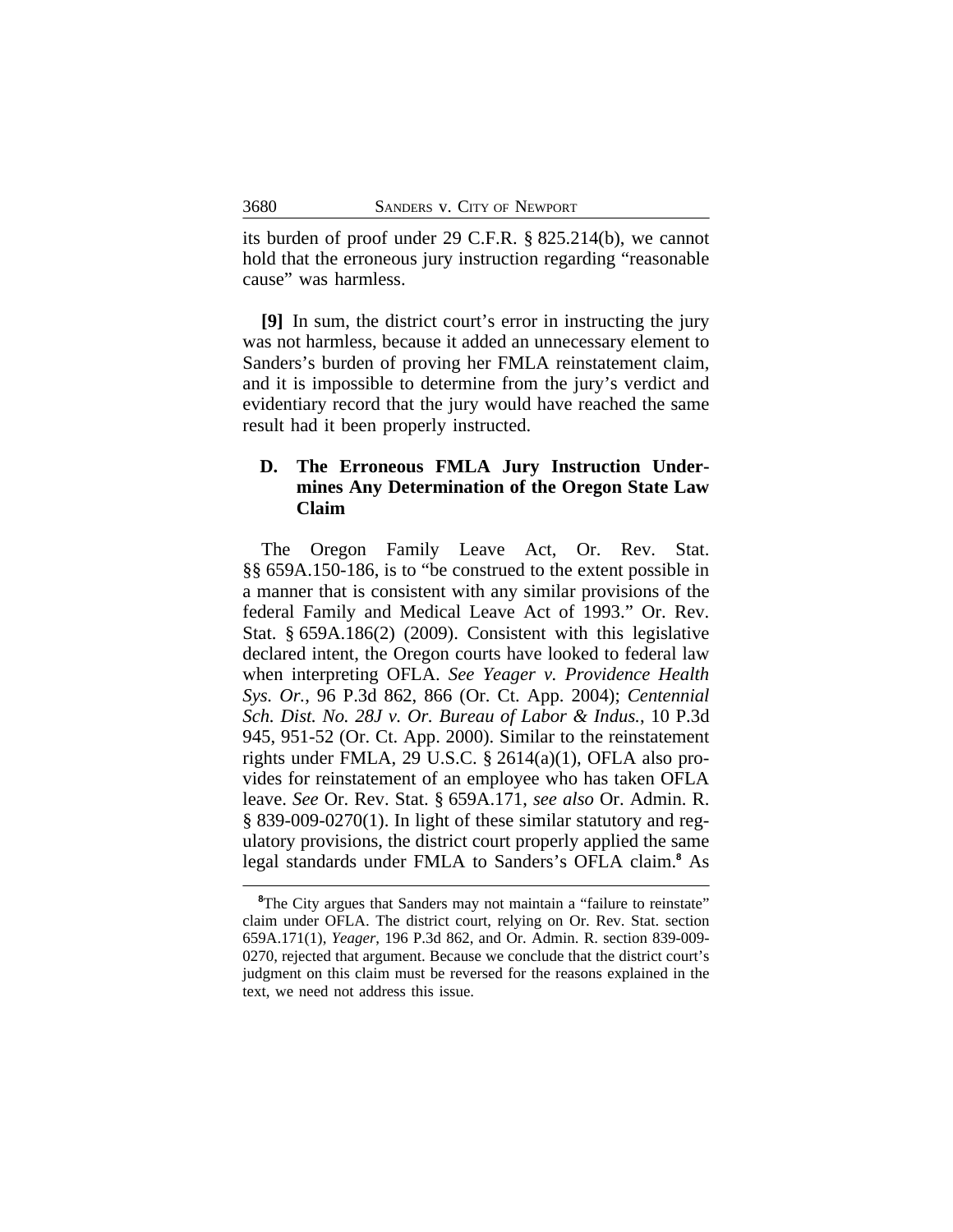explained above, however, the district court misinterpreted the FMLA when it required Sanders to prove that the City's failure to reinstate her was without reasonable cause.**<sup>9</sup>**

**[10]** In a case like this one, where legal claims tried by the jury and equitable claims tried by the court are "based on the same set of facts, the Seventh Amendment requires the trial judge to follow the jury's implicit or explicit factual determinations." *Miller v. Fairchild Indus., Inc.*, 885 F.2d 498, 507 (9th Cir. 1989). Because of the error in the court's FMLA jury instruction and verdict form, we cannot determine what factual findings the jury might have made with regard to Sanders's FMLA claim. Because the jury was not properly instructed, it is impossible to determine the factual basis for the jury's verdict and whether the district court violated the Seventh Amendment in granting Sanders relief under OFLA. Indeed, in explaining why it reached a different result on Sanders's OFLA claim, the district court relied on the erroneous "reasonable cause" standard that forms the basis for the reversible error in the FMLA claim. Therefore, the district court's judgment for Sanders on her OFLA claim must be vacated and reconsidered after retrial of Sanders's FMLA claim.

#### **III. Conclusion**

For all of the above reasons, we conclude that the district court erred in its formulation of the FMLA jury instruction and that this error was prejudicial. We thus vacate the judgment on the jury's verdict and remand the case for a new trial. Because the district court also used an incorrect legal standard in evaluating Sanders's OFLA claim, and the claim is dependent on facts found by the jury, we also vacate the district court's judgment in favor of Sanders, with instructions that

**<sup>9</sup>**Notably, the relevant OFLA provisions do not contain a "reasonable cause" element. *See* Or. Rev. Stat. §§ 659A.171, 659A.183(2), 659A.186(2).